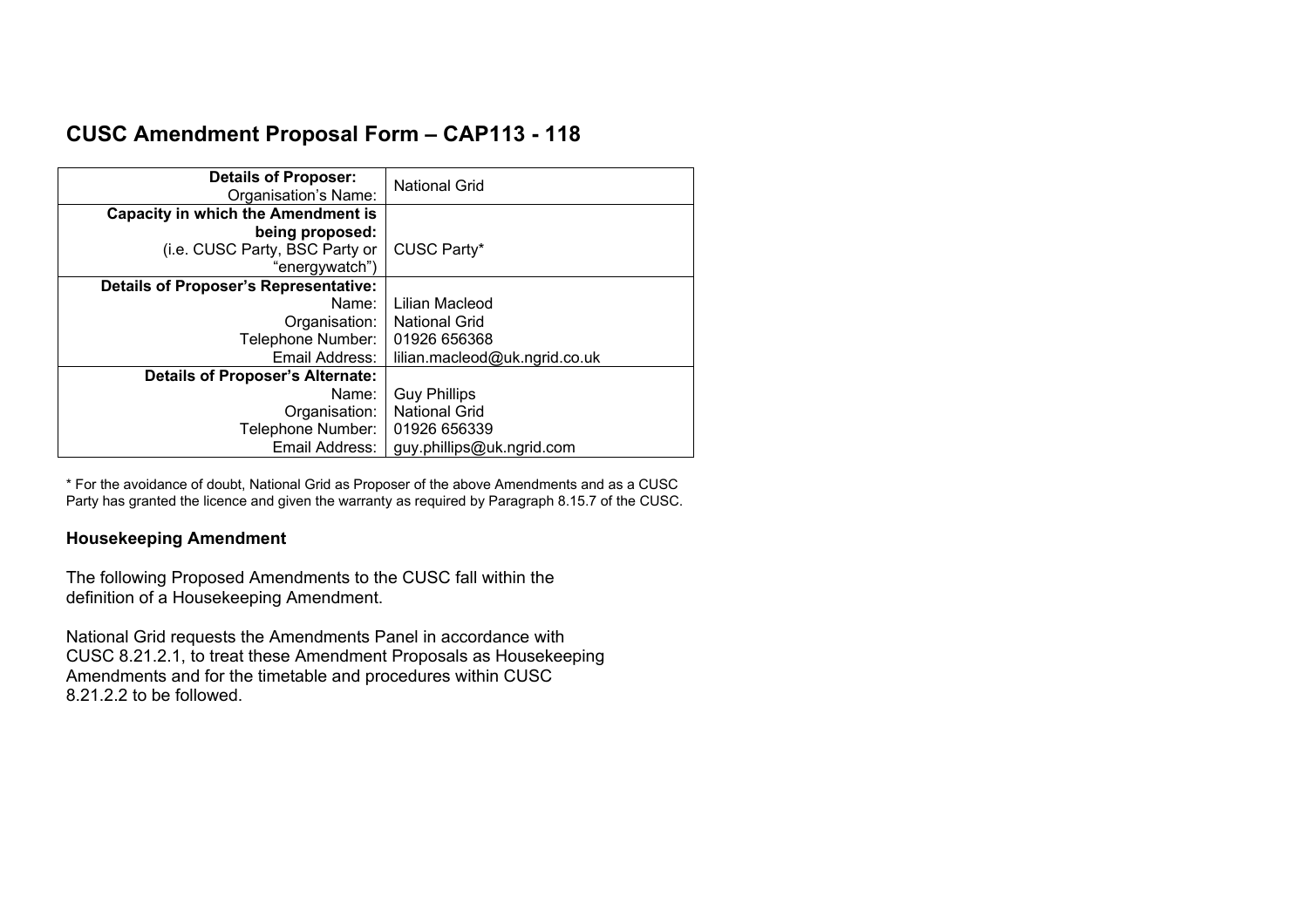| <b>CAP Ref</b><br><b>No</b> | Title of<br><b>Amendment</b><br><b>Proposal</b>                  | <b>Description of</b><br><b>Proposed</b><br><b>Amendment</b>                                                                                | <b>Description of</b><br><b>Issue or Defect</b><br>that Proposed<br><b>Amendment seeks</b><br>to Address                                                | Impact on the CUSC                                                                                                    | Impact on<br>Core Industry<br><b>Documents</b> | Impact on<br><b>Computer</b><br><b>Systems</b><br>and<br><b>Processes</b><br>used by<br><b>CUSC</b><br><b>Parties</b> | Details of<br>any<br><b>Related</b><br>mods to<br>Other<br><b>Industry</b><br><b>Codes</b> | <b>Justification for Proposed</b><br>Amendment with Reference to the<br><b>Applicable CUSC Objectives</b>                                                                                                                                                                                |
|-----------------------------|------------------------------------------------------------------|---------------------------------------------------------------------------------------------------------------------------------------------|---------------------------------------------------------------------------------------------------------------------------------------------------------|-----------------------------------------------------------------------------------------------------------------------|------------------------------------------------|-----------------------------------------------------------------------------------------------------------------------|--------------------------------------------------------------------------------------------|------------------------------------------------------------------------------------------------------------------------------------------------------------------------------------------------------------------------------------------------------------------------------------------|
| <b>CAP113</b>               | Deletion of<br>'the The<br>Company'                              | <b>The</b><br>implementation<br>of CAP105 has<br>introduced the<br>terms 'the The<br>Company' within<br>the CUSC.                           | CAP113 proposes<br>to delete the extra<br>'the' in front of<br>'The Company'<br>where it occurs<br>within CUSC                                          | See Annex 1 for Legal Text<br>Amendments to relevant<br>section of the CUSC<br>(including Schedules and<br>Exhibits)  | None                                           | None                                                                                                                  | None                                                                                       | The proposed amendment will aid<br>efficiency in the implementation<br>and discharge of licence objectives<br>by removal of surplus 'the' within<br>the CUSC therefore making the<br>CUSC clearer and better fit for<br>purpose.                                                         |
| <b>CAP114</b>               | Amending<br>Name and<br>Address of<br><b>National Grid</b>       | <b>National Grid</b><br>has changed its<br>name and<br>correspondence<br>address.                                                           | CAP114 proposes<br>to change the<br>name and<br>address of<br>National Grid to<br>reflect the correct<br>trading name and<br>corresponding<br>address   | See Annex 2 for Legal Text<br>Amendments to relevant<br>section of the CUSC<br>(including Schedules and<br>Exhibits); | None                                           | None                                                                                                                  | None                                                                                       | The proposed amendment will aid<br>efficiency in the implementation<br>and discharge of licence objectives<br>by referring to the correct trading<br>name and registered address of<br>National Grid within the CUSC<br>therefore making the CUSC clearer<br>and better fit for purpose. |
| <b>CAP115</b>               | Replacing<br>the term 'The<br>Company<br>Transmission<br>System' | <b>The</b><br>implementation<br>of CAP105<br>introduced the<br>term 'The<br>Company<br>Transmission<br>System' which is<br>an invalid term. | CAP115 proposes<br>to replace the<br>term 'The<br>Company<br>Transmission<br>System' with the<br>correct<br>terminology of GB<br>Transmission<br>System | See Annex 3 for Legal Text<br>Amendments to relevant<br>section of the CUSC.                                          | None                                           | None                                                                                                                  | None                                                                                       | The proposed amendment will aid<br>efficiency in the implementation<br>and discharge of licence objectives<br>by accurately referring to the GB<br>Transmission System within CUSC<br>therefore making the CUSC clearer<br>and better fit for purpose.                                   |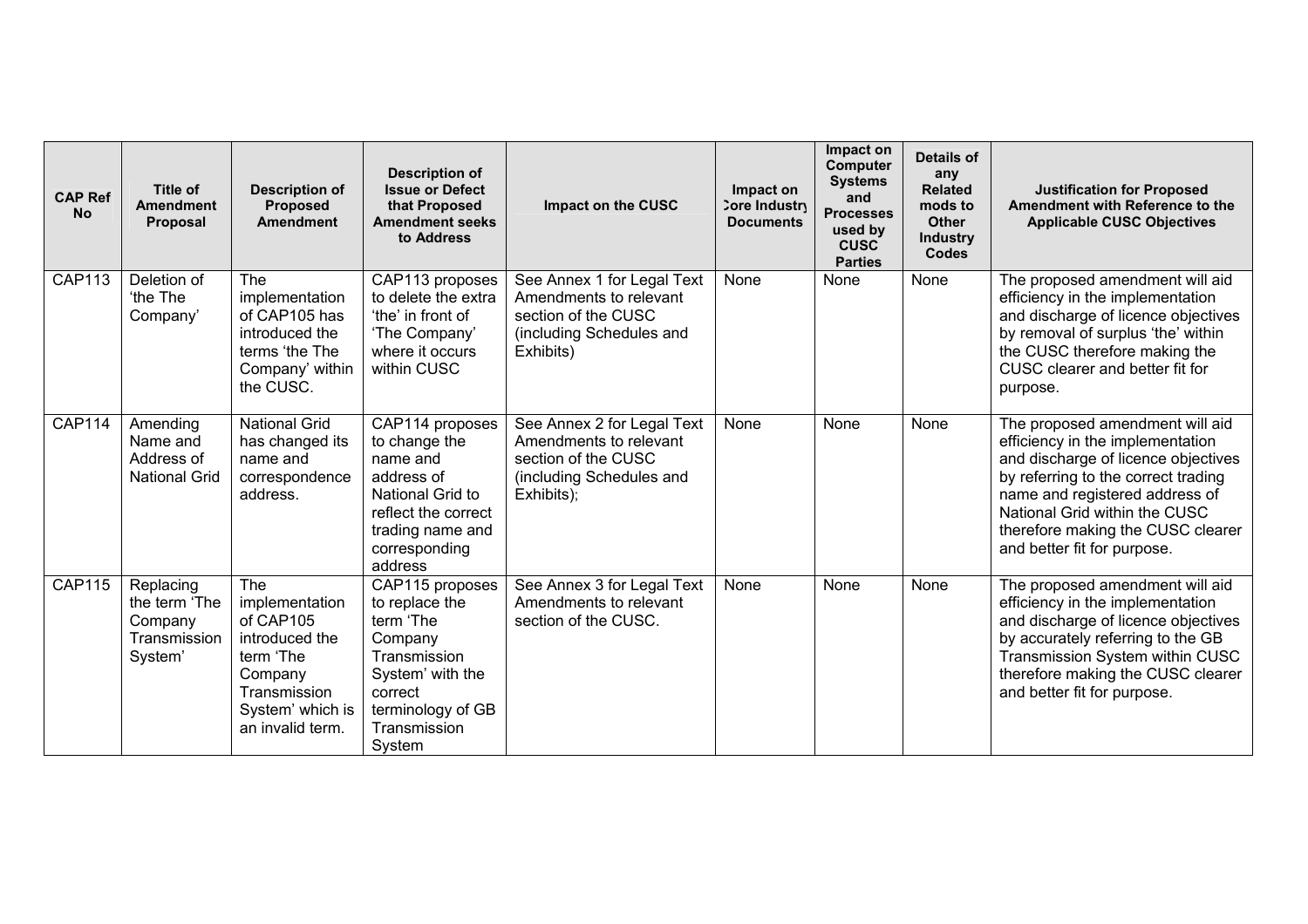| <b>CAP Ref</b><br><b>No</b> | Title of<br><b>Amendment</b><br>Proposal                                      | <b>Description of</b><br><b>Proposed</b><br><b>Amendment</b>               | <b>Description of</b><br><b>Issue or Defect</b><br>that Proposed<br><b>Amendment seeks</b><br>to Address                 | Impact on the CUSC                                                                                                                                                                                                                                                                                                                                                                                                                                                                                                                       | Impact on<br>Core<br><b>Industry</b><br><b>Documents</b> | Impact on<br><b>Computer</b><br><b>Systems</b><br>and<br><b>Processes</b><br>used by<br><b>CUSC</b><br><b>Parties</b> | <b>Details</b><br>of any<br><b>Related</b><br>mods to<br><b>Other</b><br><b>Industry</b><br><b>Codes</b> | <b>Justification for Proposed</b><br>Amendment with Reference to the<br><b>Applicable CUSC Objectives</b>                                                                                                                           |
|-----------------------------|-------------------------------------------------------------------------------|----------------------------------------------------------------------------|--------------------------------------------------------------------------------------------------------------------------|------------------------------------------------------------------------------------------------------------------------------------------------------------------------------------------------------------------------------------------------------------------------------------------------------------------------------------------------------------------------------------------------------------------------------------------------------------------------------------------------------------------------------------------|----------------------------------------------------------|-----------------------------------------------------------------------------------------------------------------------|----------------------------------------------------------------------------------------------------------|-------------------------------------------------------------------------------------------------------------------------------------------------------------------------------------------------------------------------------------|
| CAP116                      | $CUS\overline{C}$<br>Section 6.5.1<br>$(d)$ –<br>insertion of<br>missing word | There is a word<br>missing from<br>Section 6.5.1 (d)                       | CAP116 proposes<br>to insert the<br>missing word from<br>Section $6.5.1(d)$<br>of the CUSC                               | Changes to Section 6.5.1 (d):<br>operates a Distribution<br>System in relation to an<br>Embedded Exemptable Large<br>Power Station                                                                                                                                                                                                                                                                                                                                                                                                       | None                                                     | None                                                                                                                  | None                                                                                                     | The proposed amendment will aid<br>efficiency in the implementation<br>and discharge of licence<br>objectives by inserting a missing<br>word within the CUSC therefore<br>making the CUSC clearer and<br>better fit for purpose.    |
| <b>CAP117</b>               | <b>CUSC</b><br>Section<br>$3.12.3 -$<br>incorrect<br>spelling of<br>word      | There is an<br>incorrect<br>spelling of a<br>word within<br>Section 3.12.3 | <b>CAP117</b><br>proposed to<br>amend the<br>incorrect spelling<br>of 'satisfactory' in<br>Section 3.12.3 of<br>the CUSC | Changes to Section 3.12.3:<br>In the event that The Company<br>does not receive a satisfactory<br>satisfacety explanation for the<br>difference between the <b>Demand</b><br>Forecast and The Company's<br>forecast Demand or a<br>satisfactory revised Demand<br><b>Forecast from the User within 5</b><br><b>Business Days of such notice</b><br>then The Company shall be<br>entitled to invoice a User for<br><b>Transmission Network Use of</b><br>System Charges calculated on<br>the basis of the The Company<br>forecast Demand. | None                                                     | None                                                                                                                  | None                                                                                                     | The proposed amendment will aid<br>efficiency in the implementation<br>and discharge of licence<br>objectives by correcting a spelling<br>error within the CUSC therefore<br>making the CUSC clearer and<br>better fit for purpose. |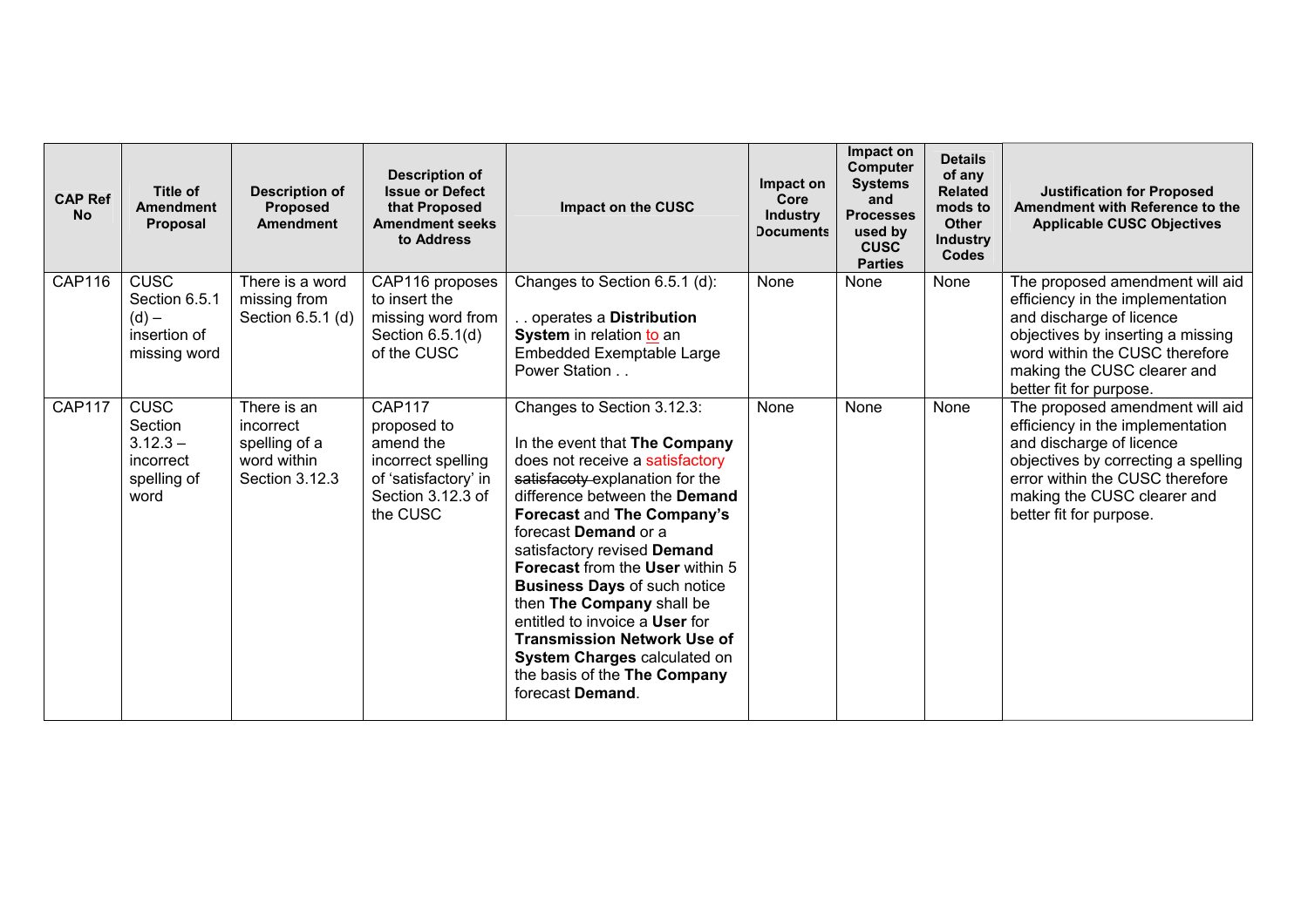| <b>CAP Ref</b><br><b>No</b> | Title of<br><b>Amendment</b><br>Proposal                                        | <b>Description of</b><br><b>Proposed</b><br><b>Amendment</b>                         | <b>Description of</b><br><b>Issue or Defect</b><br>that Proposed<br><b>Amendment seeks</b><br>to Address                                | Impact on the CUSC                                                                                                                                                                                                                                                                                                                                                                                                                                                                                                                                                                                                                                                                                                                                                                                                                                                                                                                                                                | Impact on<br>Core<br><b>Industry</b><br><b>Documents</b> | Impact on<br><b>Computer</b><br><b>Systems</b><br>and<br><b>Processes</b><br>used by<br><b>CUSC</b><br><b>Parties</b> | Details of<br>any Related<br>mods to<br>Other<br><b>Industry</b><br><b>Codes</b> | Justification for<br><b>Proposed Amendment</b><br>with Reference to the<br><b>Applicable CUSC</b><br><b>Objectives</b>                                                                                                                          |
|-----------------------------|---------------------------------------------------------------------------------|--------------------------------------------------------------------------------------|-----------------------------------------------------------------------------------------------------------------------------------------|-----------------------------------------------------------------------------------------------------------------------------------------------------------------------------------------------------------------------------------------------------------------------------------------------------------------------------------------------------------------------------------------------------------------------------------------------------------------------------------------------------------------------------------------------------------------------------------------------------------------------------------------------------------------------------------------------------------------------------------------------------------------------------------------------------------------------------------------------------------------------------------------------------------------------------------------------------------------------------------|----------------------------------------------------------|-----------------------------------------------------------------------------------------------------------------------|----------------------------------------------------------------------------------|-------------------------------------------------------------------------------------------------------------------------------------------------------------------------------------------------------------------------------------------------|
| <b>CAP118</b>               | <b>CUSC</b><br>Section<br>$6.8.3(b)(iii) -$<br>incorrect<br>spelling of<br>word | There is an<br>incorrect<br>spelling of a<br>word within<br>Section<br>6.8.3(b)(iii) | <b>CAP118</b><br>proposed to<br>amend the<br>incorrect spelling<br>of 'required' in<br>Section<br>$6.8.3(b)(iii)$ of the<br><b>CUSC</b> | Where User's Equipment or<br>equipment for which the User is<br>responsible (as defined in the<br><b>Balancing and Settlement Code)</b><br>is located immediately adjacent to<br>the Grid Entry Point (<br><b>Transmission Substation),</b><br>Telecoms Room accommodation<br>shall be provided by the User for<br>the Transmission Marshalling<br>Cubicles, Telemetry, System<br>Monitoring, Signalling and<br>Telephone equipment required to<br>collect and return the information<br>requiredrequried, and to provide<br>voice communication. This will<br>require space for between three<br>and five 600mm square cubicles to<br>contain equipment, supplies (e.g.<br>48-volt dc) and marshalling. The<br>equipment will be provided and<br>installed by The Company. The<br>User will be responsible for<br>providing the site connections and<br>cabling to the plant/peripherals.<br>The User should ensure that<br>signals are wired out to the<br>appropriate cubicle. | None                                                     | None                                                                                                                  | None                                                                             | The proposed<br>amendment will aid<br>efficiency in the<br>implementation and<br>discharge of licence<br>objectives by<br>correcting a spelling<br>error within the CUSC<br>therefore making the<br>CUSC clearer and<br>better fit for purpose. |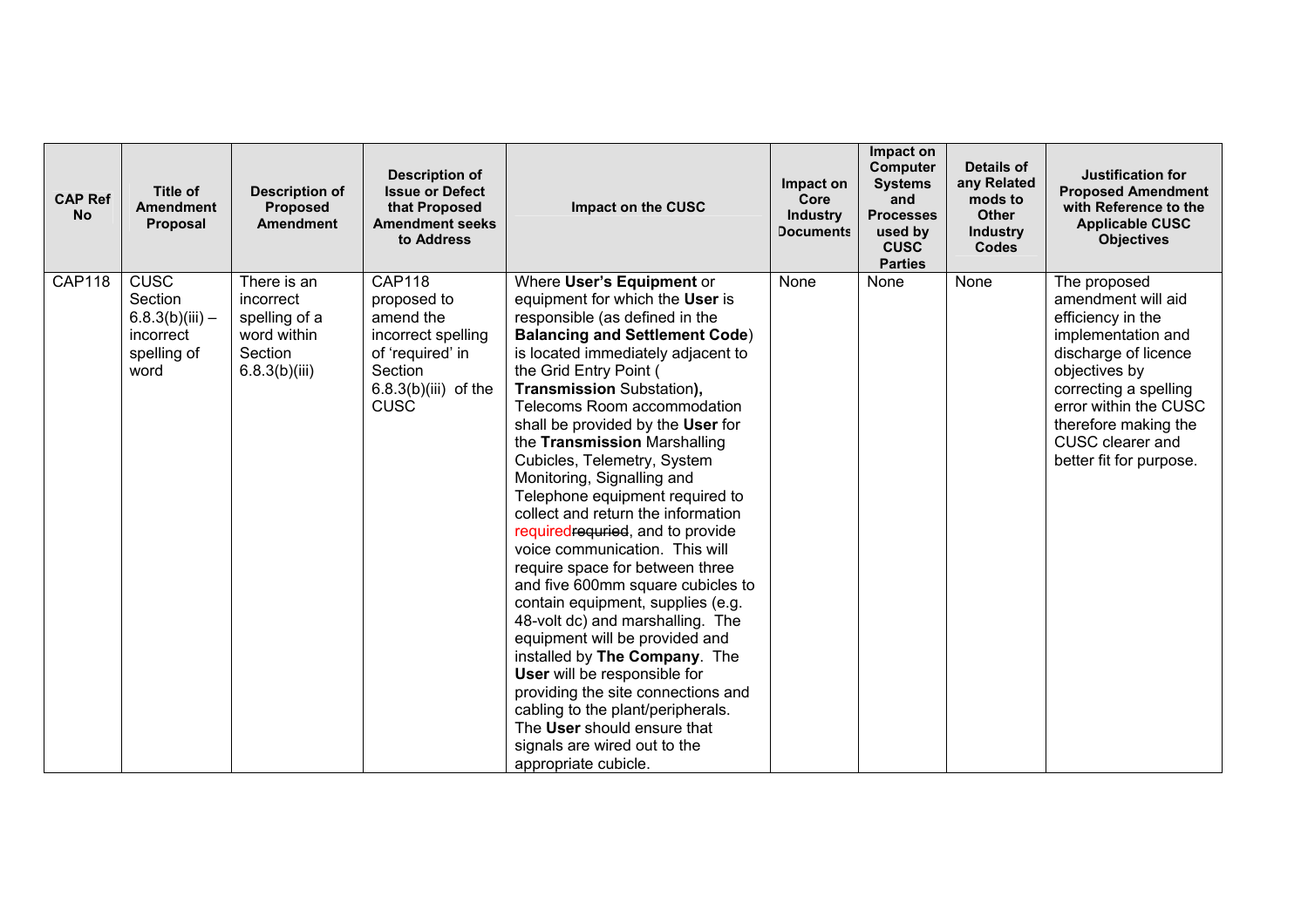# **Annex 1**

#### **CAP113 - Deletion of 'the The Company'**

Proposed Legal text to modify the CUSC

#### **Section 2 – Paragraph 2.14.4 (c)**

**The Company** shall invoice the **User** for an amount equal to **The Company's** estimate of the **One-off Charge** before, on or after the relevant date set out in the relevant **Bilateral Connection Agreement** and the **User** shall pay to **The Company** the amount stated in the **The Company** invoice at the later of such relevant date or 28 (twenty eight) days after the date of the said invoice.

#### **Section 2 – Paragraph 2.19.2 (a)**

in the case of a **User** which meets the **The Company Credit Rating** at the date of the **Bilateral Connection Agreement**, in accordance with Paragraph 2.20; and

#### **Section 2 – Paragraph 2.19.2 (b)**

in the case of a **User** which does not meet the **The Company Credit Rating** at the date of the **Bilateral Connection Agreement** or thereafter ceases to meet it, in accordance with Paragraph 2.21.

#### **Section 2 – Paragraph 2.20.1**

Each **User** shall, as soon as possible after entering into a **Bilateral Connection Agreement** and in any event no later than one (1) month after such date, confirm to **The Company** the position on whether it meets the **The Company Credit Rating** of which it advised **The Company** at the time that the offer was made by **The Company**. Thereafter not less than 75 days before 1 April and 1 October in each year the **User** shall confirm its **The Company Credit Rating** position to **The Company** (which in the case of a long term private credit rating shall be confirmed by Standard and Poor's or Moody's within a period of 45 days prior to the date of confirmation). The **User** shall inform **The Company** in writing forthwith if it becomes aware of losing its **The Company Credit Rating** or if it is or is likely to be put on credit watch or any similar credit surveillance procedure which may give **The Company** reasonable cause to believe that the **User** may not be able to sustain its **The Company Credit Rating** for at least 6 months.

#### **Section 2 – Paragraph 2.20.3 (b)**

having a credit rating below the **The Company Credit Rating**; or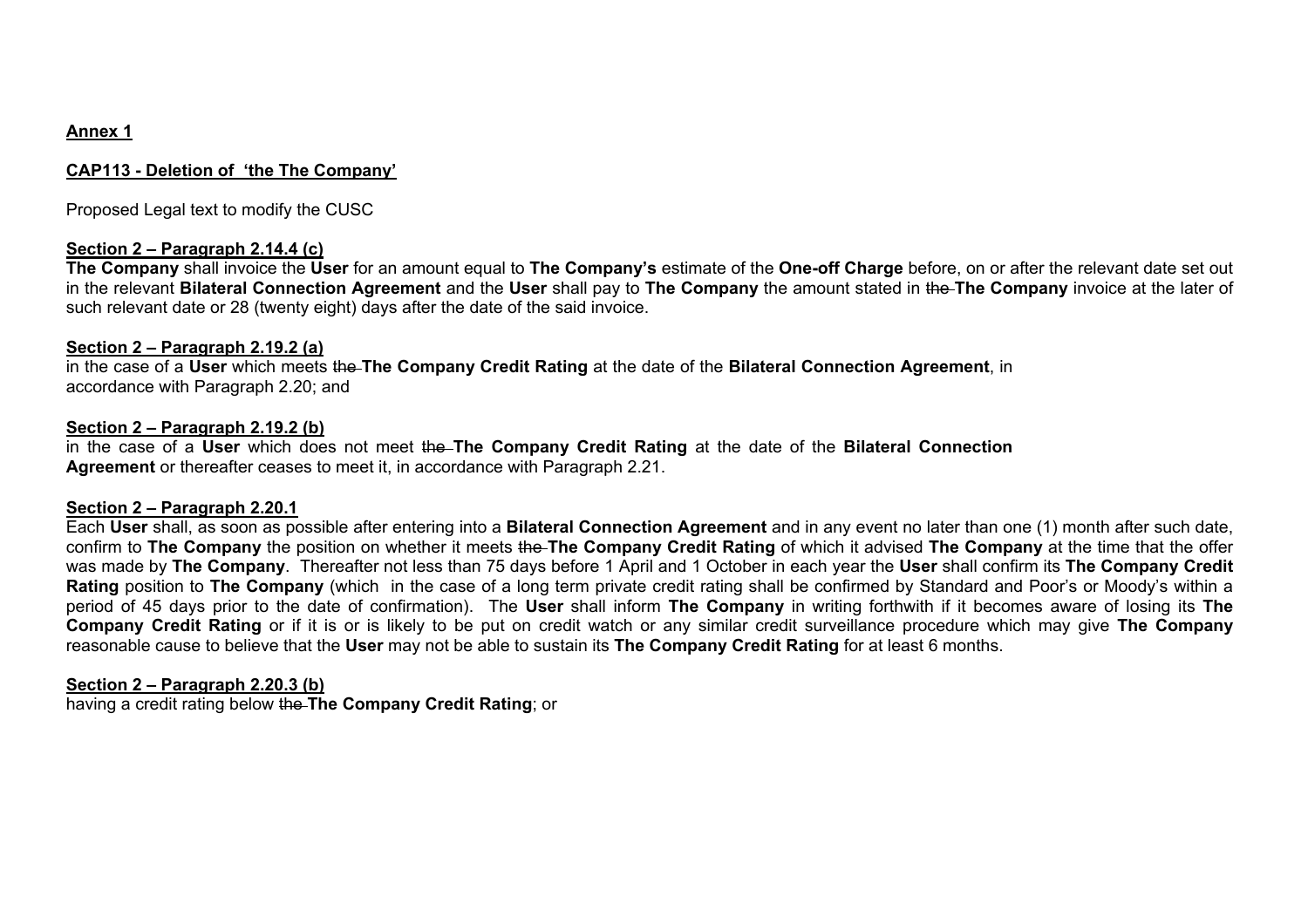#### **Section 3 – Paragraph 3.12.2**

**The Company** shall notify the **User** in the event that the **Transmission Network Use of System Charges** due from the **User** to **The Company** or from **The Company** to the **User** (as the case may be) calculated by **The Company** using the **Demand Forecast** differ by more than 20% from that calculated by **The Company** using the **The Company's** forecast **Demand** as provided for in the **Charging Statements**.

#### **Section 3 – Paragraph 3.12.3**

In the event that **The Company** does not receive a satisfacoty explanation for the difference between the **Demand Forecast** and **The Company's**  forecast **Demand** or a satisfactory revised **Demand Forecast** from the **User** within 5 **Business Days** of such notice then **The Company** shall be entitled to invoice a **User** for **Transmission Network Use of System Charges** calculated on the basis of the **The Company** forecast **Demand**.

#### **Section 5 – Paragraph 5.4.6.2**

In the case where a **User** meets the **The Company Credit Rating** on signing a **Bilateral Connection Agreement** any of the following events shall constitute an **Event of Default**:-

#### **Section 5 – Paragraph 5.4.6.3**

In the case where a **User** does not meet the **The Company Credit Rating** on signing a **Bilateral Connection Agreement** any of the following events shall constitute an **Event of Default**:-

# **Section 6 – Paragraph 6.8.3 (b) (iv)**

Where **User's Equipment** or **Equipment** for which the Us**e**r is responsible (as defined in the **Balancing and Settlement Code**) is located immediately adjacent to the Grid Entry Point (**Transmission** Substation)**,**and the two sites have their earthing bonded together, the data required by **The Company** (from the OMS-FE and other plant) will be cabled directly between the two sites and the **The Company** equipment located in the **User** bay in the **Transmission** substation.

#### **Section 6 – Paragraph 6.13.3**

**The Company** shall promptly notify all **Users** that the **New CUSC Party** has become a **CUSC Party**. Such notification shall be by both publication on the **The Company Website** and written notice (which may be sent electronically) of the name, registered address and capacities in which the new **CUSC Party** will, or intends to, be connected to or use the **GB Transmission System**.

#### **Section 6 – Paragraph 6.30.3.1**

**The Company** shall establish and maintain a **TEC Register** published on the **The Company Website** recording the details set out in 6.30.3.2.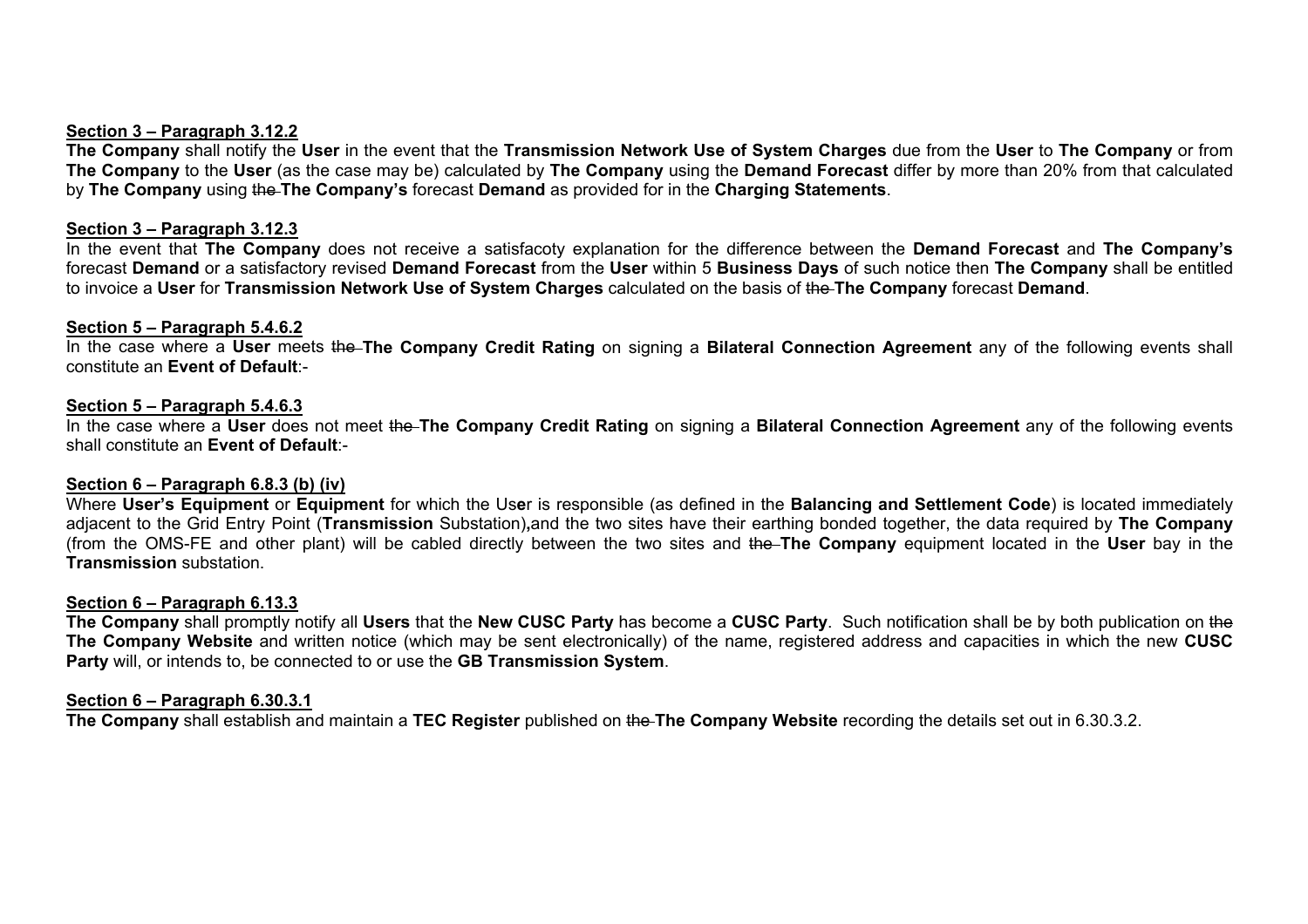#### **Section 8 – Paragraph 8.5.4**

The **Panel Secretary** shall give prompt notice to all **Panel Members**, all **CUSC Parties** and the **Authority** of the appointment or re-appointment of any **Panel Member** or **Alternate Member** or of any **Panel Member** or **Alternate Member** ceasing to hold office and publication on the **The Company Website** and (where relevant details are supplied to the **Panel Secretary**) despatch by electronic mail shall fulfil this obligation.

#### **Section 8 – Paragraph 8.6.4(b)**

The **Panel Secretary** shall promptly notify all **Panel Members** and **CUSC Parties** of appointment or removal by any **Panel Member** of any alternate and publication on the **The Company Website** and (where relevant details have been provided to the **Panel Secretary**) despatch by electronic mail shall fulfil this obligation.

#### **Section 8 – Paragraph 8.7.5**

The **Panel Secretary** shall send a copy of the notice convening a meeting of the **Amendments Panel**, and the agenda and papers accompanying the notice, to each **CUSC Party** and each **BSC Party** at the same time at which notice is given to the **Panel Members**, and publication on the **The Company Website** and despatch by electronic mail (if the relevant details are supplied to the **Panel Secretary**) shall fulfil this obligation.

#### **Section 8 – Paragraph 8.8.4**

As soon as practicable after each meeting of the **Amendments Panel**, the **Panel Secretary** shall prepare and send (by electronic mail or otherwise) to **Panel Members** the minutes of such meeting, which shall be approved (or amended and approved) at the next meeting of the **Amendments Panel** after they were so sent, and when approved (excluding any matter which the **Amendments Panel** decided was not appropriate for such publication) shall be placed on the **The Company Website**.

#### **Section 8 – Paragraph 8.10.5**

The two **Panel Members** appointed by **The Company** pursuant to Paragraph 8.2.1.2(c) shall together have one vote in relation to each matter which shall be cast jointly by agreement between them or, where only one of the **The Company Panel Members** is present at a meeting, by that **The Company Panel Member**.

#### **Section 8 – Paragraph 8.12.4**

The **Amendment Register** (as updated from time to time and indicating the revisions since the previous issue) shall be published on the **The Company Website** or (in the absence, for whatever reason, of the **The Company Website**) in such other manner and with such frequency (being not less than once per month) as **The Company** may decide in order to bring it to the attention of the **Amendments Panel, CUSC Parties** and other persons who may be interested.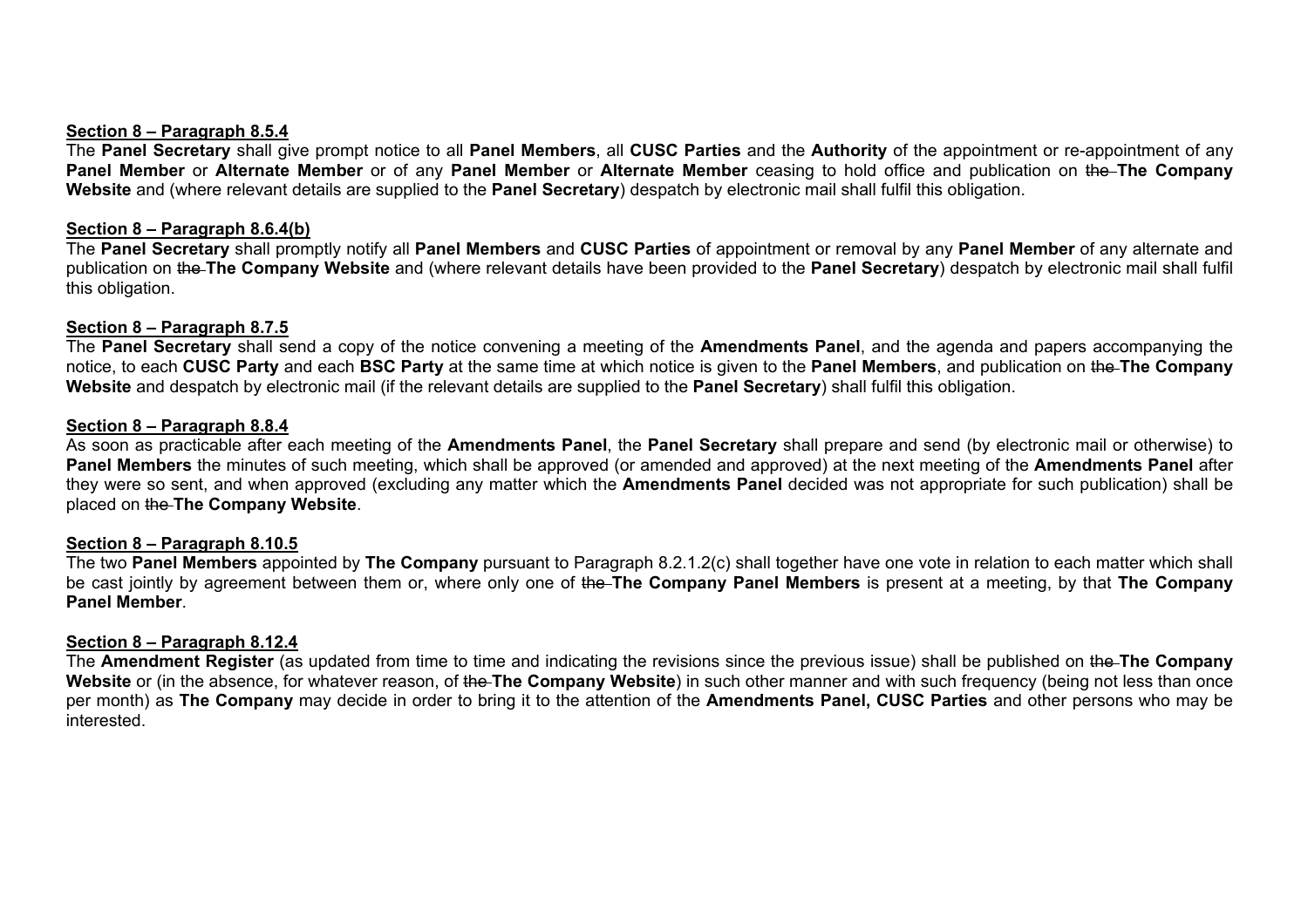#### **Section 8 – Paragraph 8.13.4**

The **Panel Secretary** shall publish each **Progress Report** on the **The Company Website** within 7 **Business Days** after it is sent to the **Authority**, provided that the **Panel Secretary** shall exclude therefrom any matters in respect of which the **Authority** issues a notice to the **Panel Secretary** for the purpose of this Paragraph 8.13.4. Copies shall be sent to those **Panel Members**, **Alternate Members** and **CUSC Parties** who have provided electronic mail addresses to **The Company**.

#### **Section 8 – Paragraph 8.15.8(a)**

notify **CUSC Parties** that he has been notified of the withdrawal of support by the **Proposer** by publication on the **The Company Website** and (where relevant details are supplied) by electronic mail. A **CUSC Party** may within five (5) **Business Days** notify the **Panel Secretary** that it is prepared to support the **Amendment Proposal** in place of the original **Proposer**. If such notice is received, the name of such **CUSC Party** shall replace that of the original **Proposer** as the **Proposer**, and the **Amendment Proposal** shall continue. If more than one notice is received, the first received shall be utilised;

#### **Section 8 – Paragraph 8.19.2**

The consultation will be undertaken by issuing a Consultation Paper (and its provision in electronic form on the **The Company Website** and in electronic mails to **CUSC Parties** and such other persons, who have supplied relevant details, shall meet this requirement).

#### **Section 8 – Paragraph 8.20.3**

A draft of the **Amendment Report** will be circulated by **The Company** to **CUSC Parties** and **Panel Members** (and its provision in electronic form on the **The Company Website** and in electronic mails to **CUSC Parties** and **Panel Members**, who must supply relevant details, shall meet this requirement) and a period of no less than five (5) **Business Days** given for comments to be made thereon. Any unresolved comments made shall be reflected in the final **Amendment Report**.

#### **Section 8 – Paragraph 8.20.8**

and shall place a copy on the **The Company Website**.

#### **Section 8 – Paragraph 8.21.2.2(a)**

**The Company** will as soon as practicable after the said **Amendments Panel** publish the **Housekeeping Amendment** (including the proposed text to amend the **CUSC**) on the **The Company Website** for a minimum of ten **Business Days** and shall notify:

#### **Section 8 – Paragraph 8.21.2.2**

that the **Housekeeping Amendment Report** has been submitted and shall publish a copy of the **Housekeeping Amendment Report** on the **The Company Website.**

#### **Section 8 – Paragraph 8.23.2**

**The Company** shall forthwith notify (by publication on the The Company Website and, where relevant details are supplied by electronic mail):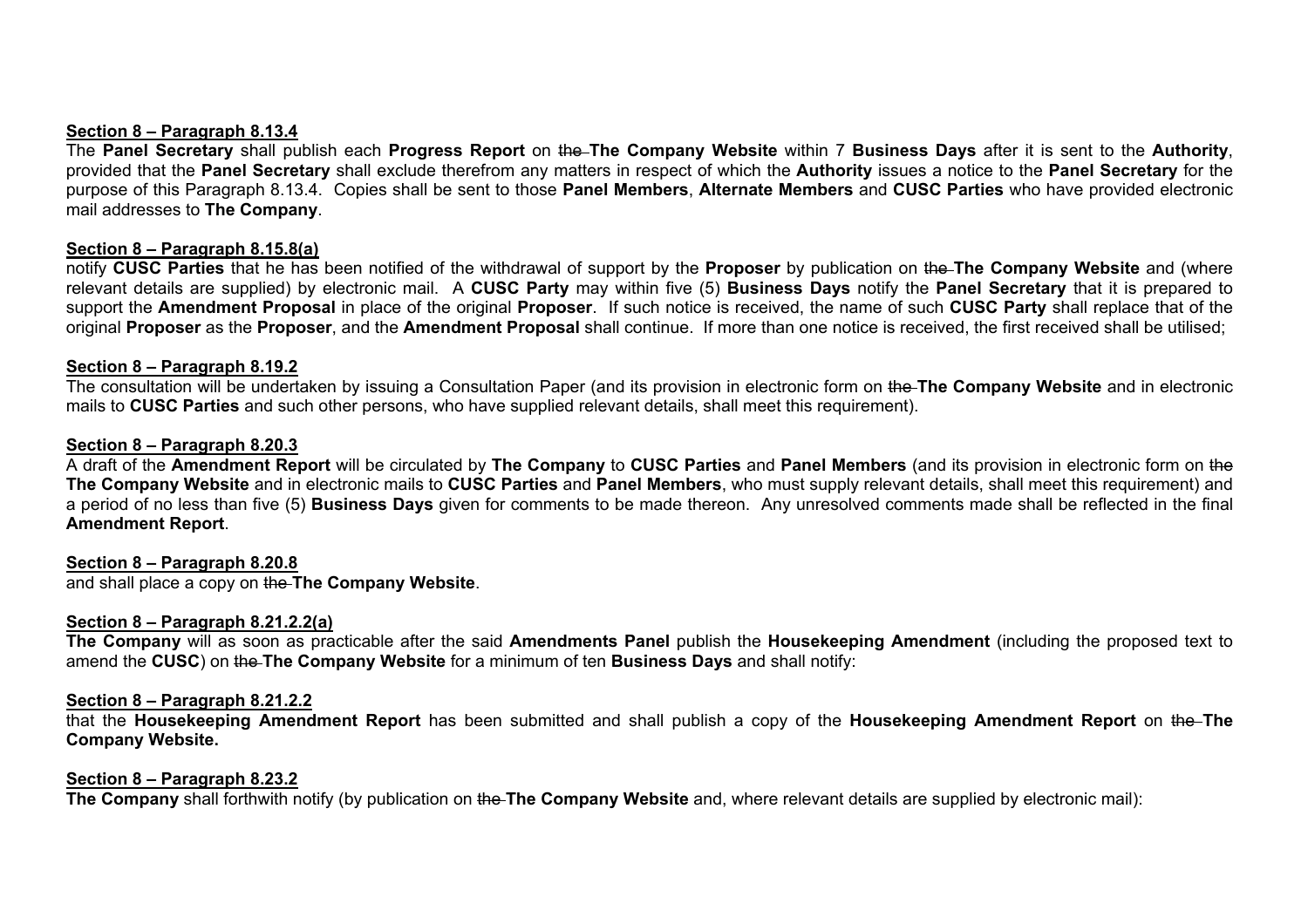#### **Section 8 – Paragraph 8A.1.2.1**

**The Company** shall not later than 1st July in the election year prepare and circulate to all **Users** (by publication on the **The Company Website** and, where relevant details are supplied, by electronic mail), with a copy to the **Authority**, an invitation to nominate candidates who must be willing to be either a **User Panel Member** or an **Alternate Member** and a timetable for the election (the "**Election Timetable**"), setting out:

#### **Section 9 – Paragraph 9.9.4 (c)**

**The Company** shall invoice the **User** for an amount equal to **The Company's** estimate of the **One-off Charge** before, on or after the relevant date set out in the relevant **Bilateral Connection Agreement** and the **User** shall pay to **The Company** the amount stated in the **The Company** invoice at the later of such relevant date or 28 (twenty eight) days after the date of the said invoice.

#### **Section 9 – Paragraph 9.10.4.2**

**The Company** shall notify the **User** in the event that the **Transmission Network Use of System Charges** due from the **User** to **The Company** or from **The Company** to the **User** (as the case may be) calculated by **The Company** using the **Demand Forecast** differ by more than 20% from that calculated by **The Company** using the **The Company's** forecast **Demand** as provided for in the **Charging Statements**.

#### **Section 9 – Paragraph 9.10.4.3**

In the event that **The Company** does not receive a satisfactory explanation for the difference between the **Demand Forecast** and **The Company's** forecast **Demand** or a satisfactory revised **Demand Forecast** from the **User** within 5 **Business Days** of such notice then **The Company** shall be entitled to invoice a **User** for **Transmission Network Use of System charges** calculated on the basis of the **The Company** forecast **Demand**.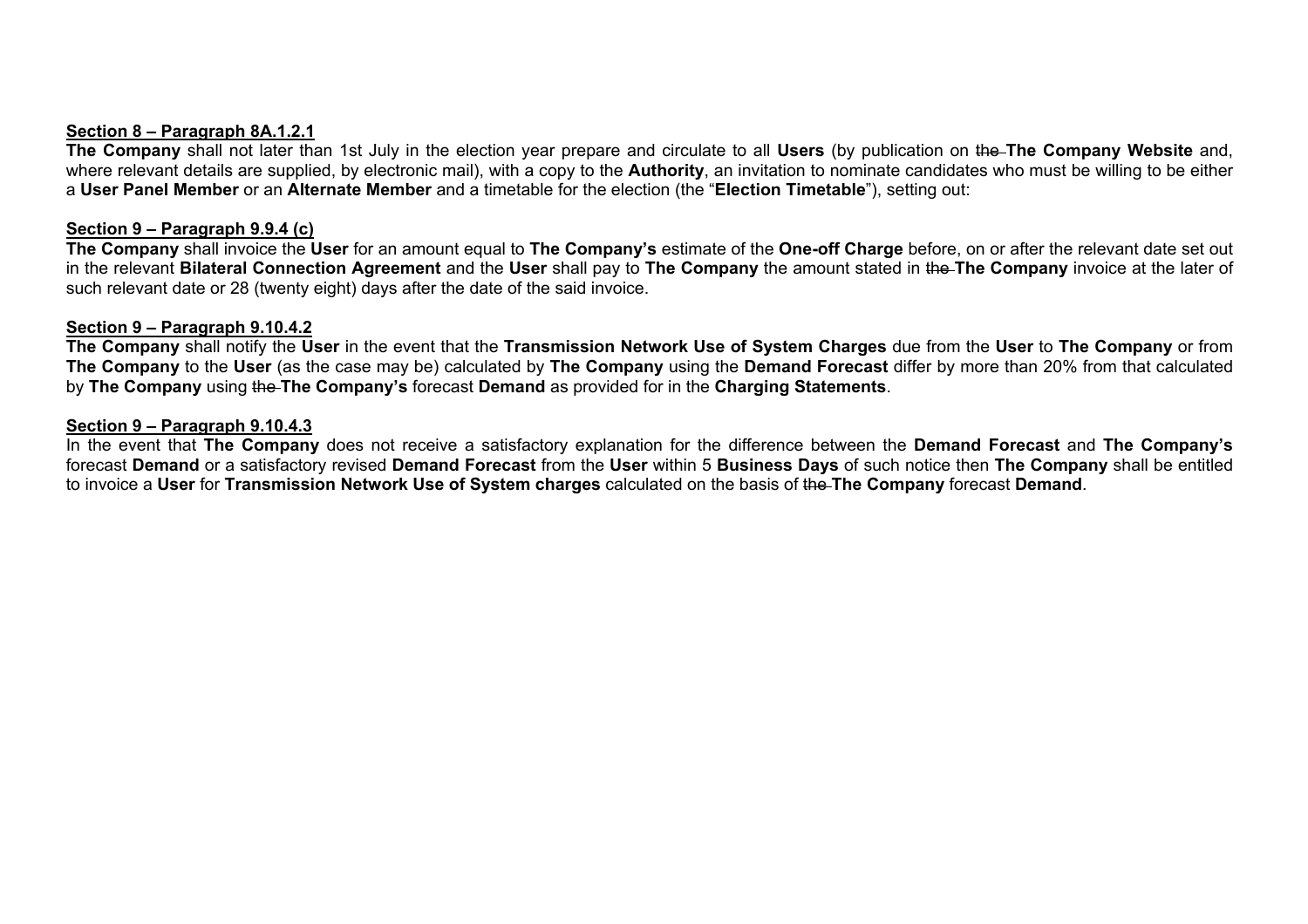# **Schedule 2 – Exhibit 3 – Paragraph 9A.1.1**

The User shall as soon as possible after execution of this **Construction Agreement** and in any event no later than one (1) month after the date of such execution confirm to **The Company** whether it meets the **The Company Credit Rating**. Thereafter not less than 75 days before 1 April and 1 October in each year until (subject to Clause 9A.4) 28 days after the **Charging Date** the User shall confirm its **The Company Credit Rating** to **The Company** (which in the case of a long term private credit rating shall be confirmed by Standard and Poor's or Moody's within a period of 45 days prior to the date of confirmation). The **User** shall inform **The Company** in writing forthwith if it becomes aware of losing its **The Company Credit Rating** or if it is or is likely to be put on credit watch or any similar credit surveillance procedure which may give **The Company** reasonable cause to believe that the **User** may not be able to sustain its **The Company Credit Rating** for at least 6 months.

# **Schedule 2 – Exhibit 3 – Paragraph 9A.1.3(ii)**

having a credit rating below the **The Company Credit Rating**; or

# **Schedule 3 – Appendix 9 – Paragraph 3(a)**

The Company shall consider and no later than 31<sup>st</sup> December 1999, report to the Transmission Users Group on the practicalities of establishing a unified mechanism for the provision of voltage support for the The Company Transmission System; and

# **Exhibit B – Guidance Notes – Point 8**

In the course of processing the application it may be necessary for **The Company** to consult the appropriate **Public Distribution System Operator(s)** on matters of technical compatibility of the **GB Transmission System** with their **Distribution System(s)** or to consult the **Relevant Transmission Licensees** to establish the works required on the **GB Transmission System**. On grounds of commercial confidentiality **The Company** shall need authorisation for the release to the **Public Distribution System Operator(s)** or **Relevant Transmission Licensees** of certain information contained in the Application. Any costs incurred by **The Company** in consulting the **Public Distribution System Operator(s)** or **Relevant Transmission Licensees** would be included in the **The Company Charges** for the Application. If it is found by the **Public Distribution System Operator(s)** that any work is required on their **Distribution System(s)**, then it will be for the **Public Distribution System Operator(s)** and the **Applicant** to reach agreement in accordance with Paragraph 6.10.3 of the **CUSC**.

# **Exhibit B – Connection Application – Point 5**

We confirm that we do/do not meet the **The Company Credit Rating.**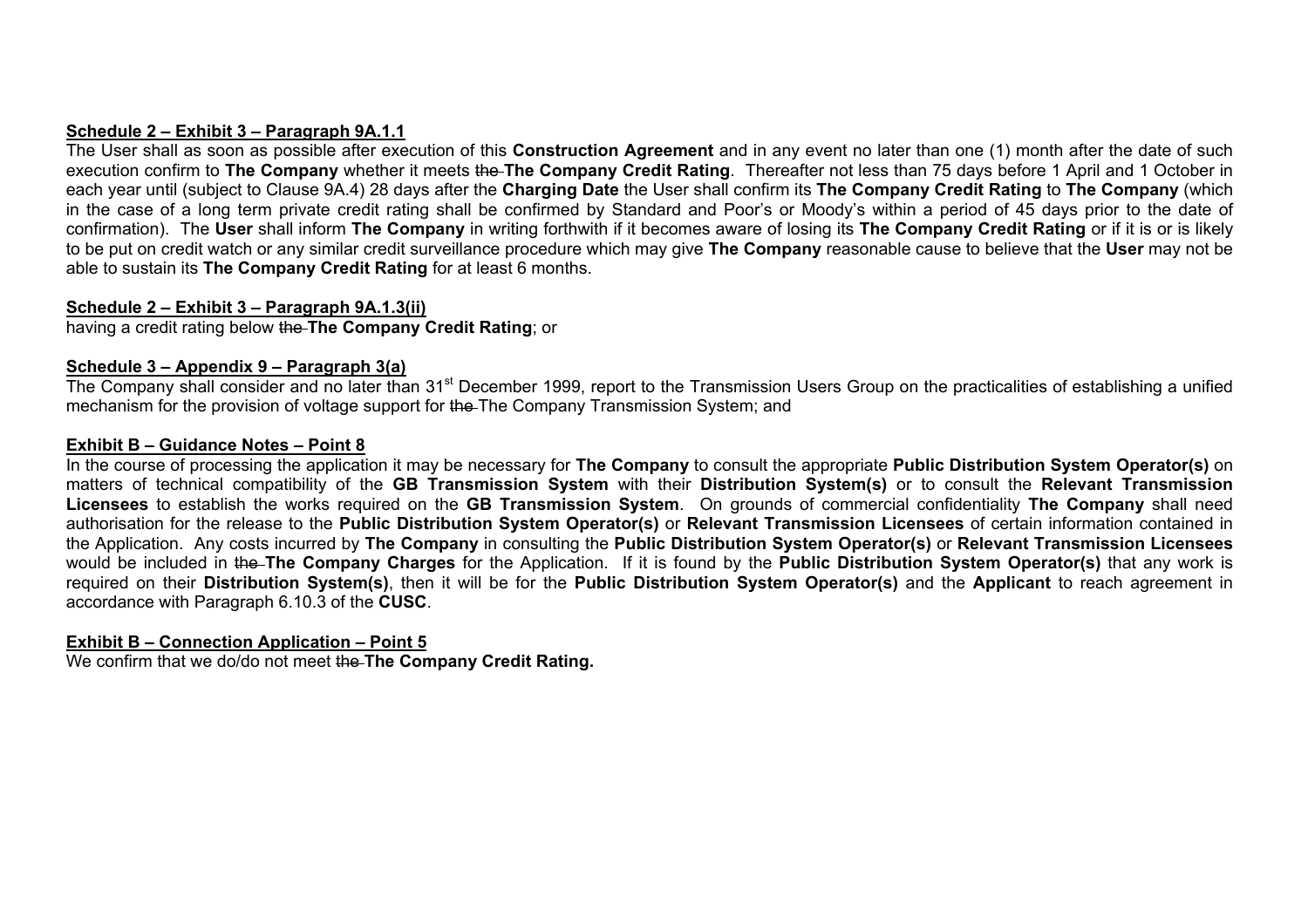#### **Exhibit D – Guidance Notes – Point 5**

**The Company** shall charge the **Applicant,** and the **Applicant** shall pay to **The Company, The Company's** Engineering Charges in relation to the application. An advance will be charged by **The Company** in accordance with the **Charging Statements**. No application will be considered until such advance has been paid. The balance of the **The Company** Engineering Charges shall be notified and invoiced by **The Company** to the **Applicant**  together with a breakdown of such charges and the **Applicant** shall pay the same within 28 days of the date of **The Company's** invoice. In the event that the advance and any other payments exceed the appropriate **The Company** Engineering Charges the excess shall be repaid forthwith to the **Applicant**. If **The Company** does not make an **Offer** to the **Applicant** in accordance with Standard Condition C8 of the **Transmission Licence** otherwise than by reason of withdrawal of the application by the **Applicant**, **The Company** will return the charges to the **Applicant.** 

#### **Exhibit D – Guidance Notes – Point 9**

In the course of processing your application, it may be necessary for **The Company** to consult the appropriate **Public Distribution System Operator(s)** on matters of technical compatibility of the **GB Transmission System** with their **Distribution System(s)** or to consult the **Relevant Transmission Licensees** to establish the works required on the **GB Transmission System**. On grounds of commercial confidentiality **The Company** shall need your authorisation to the release to the **Public Distribution System Operator(s)** or the **Relevant Transmission Licensees** of certain information contained in your application. Any costs incurred by **The Company** in consulting the **Public Distribution System Operator(s)** or **Relevant Transmission Licensees** would be included in the **The Company Charges** for the application. If it is found by the **Public Distribution System Operator(s)** that any work is required on their **Distribution System(s)**, then it will be for the **Public Distribution System Operator(s)** and the **Applicant** to reach agreement in accordance with Paragraph 6.10.3 of the **CUSC**.

# **Exhibit D – Guidance Notes – Point 11**

If the **Applicant** is not already a **CUSC Party** the **Applicant** will be required as part of this application form to undertake that he will comply with the provisions of the **Grid Code** for the time being in force. Copies of the **Grid Code** and the **CUSC** are available on the **The Company** website at **www.nationalgrid.com/uk** and the **Applicant** is advised to study them carefully. Further copies are available on payment of **The Company's** copying charge, postage and packing. **Data** submitted pursuant to this application shall be deemed submitted pursuant to the **Grid Code**.

#### **Exhibit D – Guidance Notes – Point 16**

For the most up to date contact details applicants are advised to contact the **The Company** website at www.nationalgrid.com/uk.

# **Exhibit F – Guidance Notes – Point 7**

If the **Applicant** is not already a **CUSC Party** the **Applicant** will be required as part of this application form to undertake that he will comply with the provisions of the **Grid Code** for the time being in force. Copies of the **Grid Code** and the **CUSC** are available on the **The Company** website at **www.nationalgrid.com/uk** and the **Applicant** is advised to study them carefully. **Data** submitted pursuant to this application shall be deemed submitted pursuant to the **Grid Code**.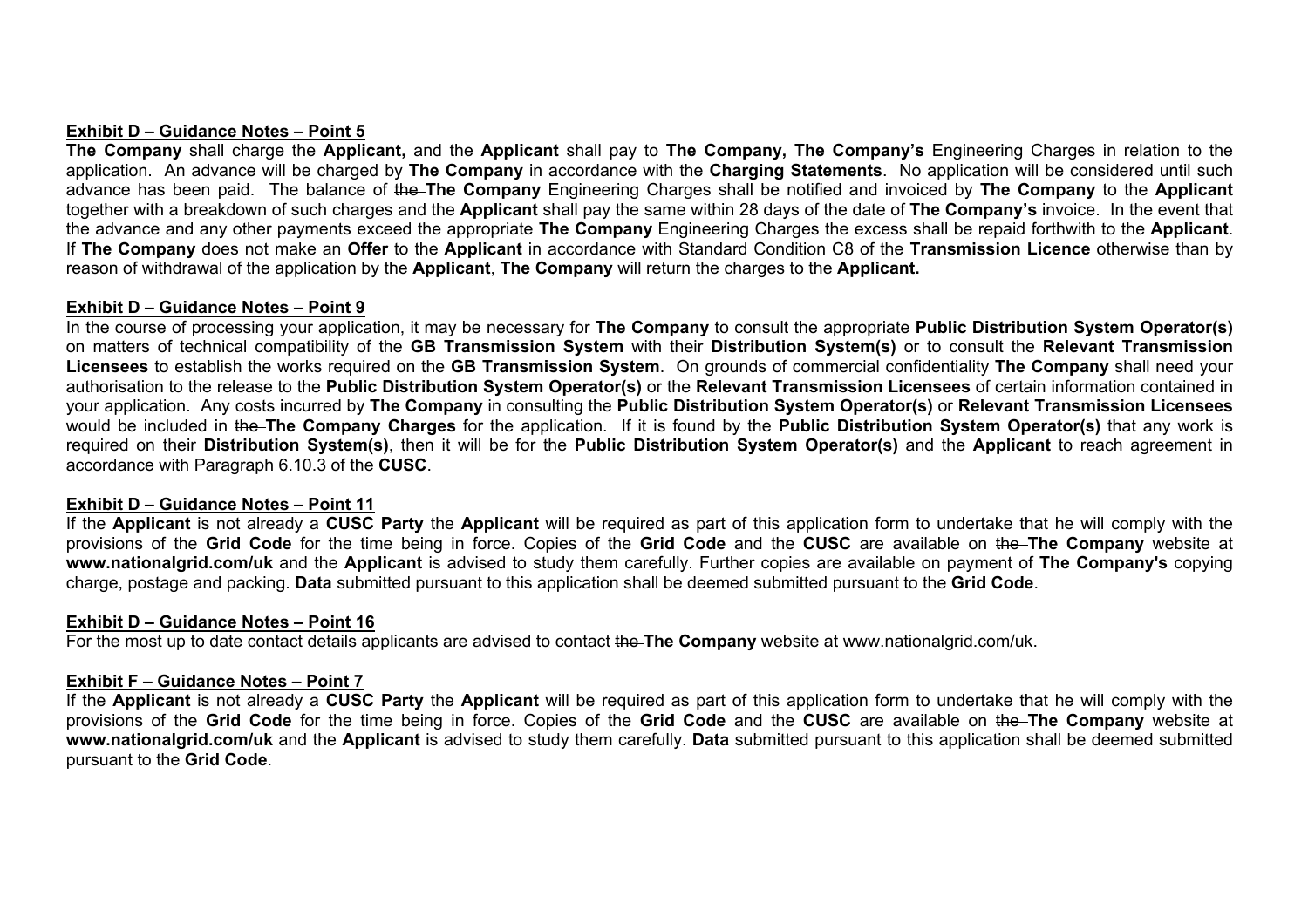#### **Exhibit F – Guidance Notes – Point 7**

For the most up to date contact details applicants are advised to contact the **The Company** website at www.nationalgrid.com/uk.

#### **Exhibit I – Modification Application Notes – Point 8**

In the course of processing your application, it may be necessary for **The Company** to consult the appropriate **Public Distribution System Operator(s)** on matters of technical compatibility of the **GB Transmission System** with their **Distribution System(s)** or to consult the **Relevant Transmission Licensees** to establish the works required on the **GB Transmission System**. On grounds of commercial confidentiality, **The Company** shall need your authorisation to the release to the **Public Distribution System Operator(s)** or **Relevant Transmission Licensees** of certain information contained in your application. Any costs incurred by **The Company** in consulting the **Public Distribution System Operator(s)** or **Relevant Transmission Licensees** would be included in the **The Company** charges for the **Modification Application**. If it is found by the **Public Distribution System Operator(s)** that any work is required on their **Distribution System(s**), then it will be for the **Public Distribution System Operator(s)** and the **Applicant** to reach agreement in accordance with Paragraph 6.10.3 of the **CUSC***.*

# **Exhibit O 1A – Interface Agreement – Asset Licence Facility Agreement – The Company Assets – Section 1 Definitions & Interpretation**<br>"the Grid Code" ble document or documents produced pursuant to the–The Company Transmiss

the document or documents produced pursuant to the The Company Transmission Licence, as from time to time revised in accordance with the The Company Transmission Licence;

# **Exhibit O 1A – Interface Agreement – Asset Licence Facility Agreement – The Company Assets – Section 3 Modifications Replacements and Alternations – Paragraph 3.1.1**

the replacement The Company Assets or the The Company Assets as so altered:-

# **Exhibit O 1A – Interface Agreement – Asset Licence Facility Agreement – The Company Assets – Section 3 Modifications Replacements and Alternations – Paragraph 3.1.1 (v)**

do not restrict the actual and intended use of User's Land and any equipment thereon or therein to any materially greater extent than the The Company Assets so replaced or altered; and

# **Exhibit O 1A – Interface Agreement – Asset Licence Facility Agreement – The Company Assets – Section 3 Modifications Replacements and Alternations – Paragraph 3.1.1 (vi)**

are either of the same or a similar or smaller size or the alteration is effected substantially within the space occupied by such The Company Assets to enable the The Company Assets to be used up to their full capability; and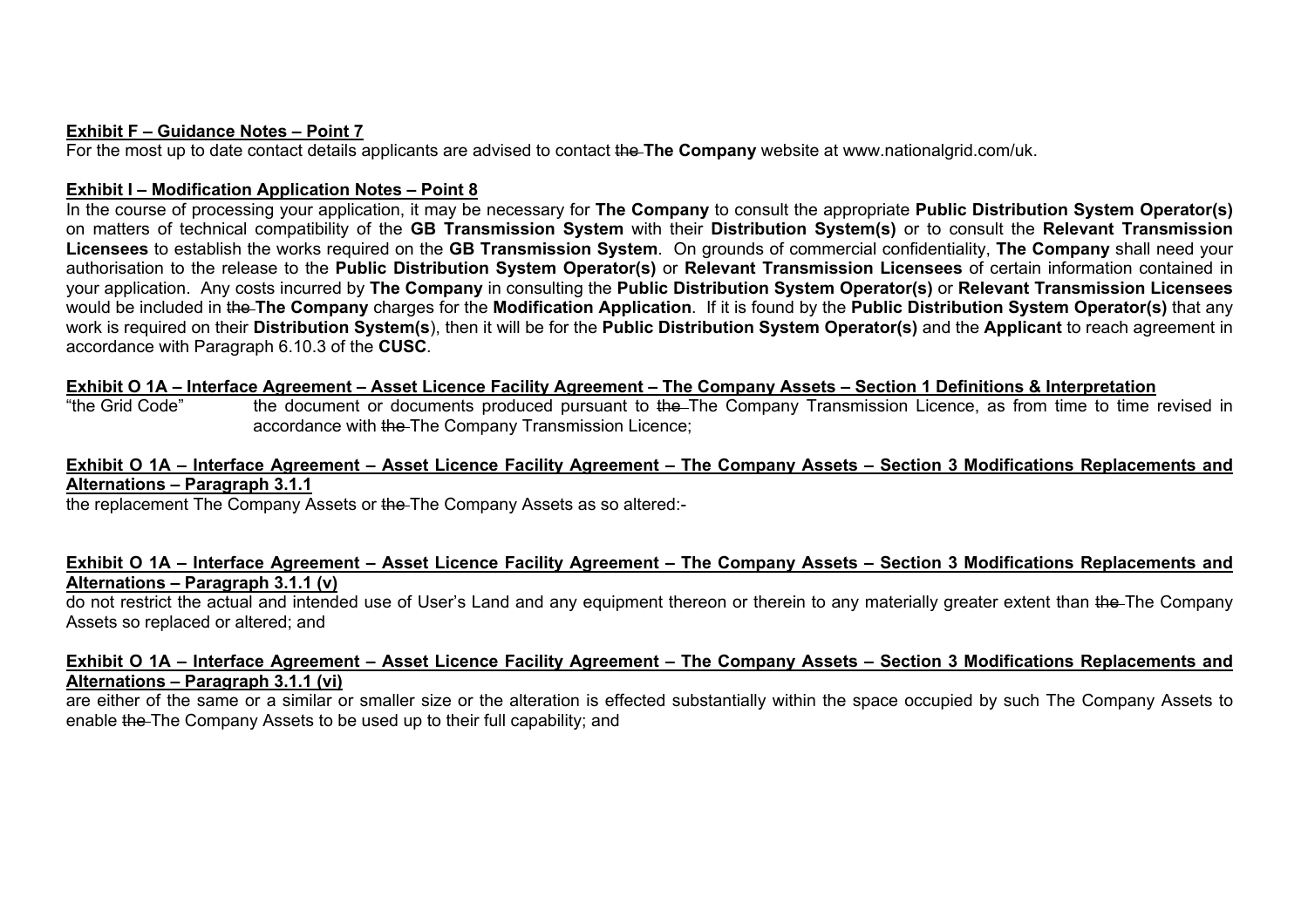#### **Exhibit O 1A – Interface Agreement – Asset Licence Facility Agreement – The Company Assets – Section 3 Modifications Replacements and Alternations – Paragraph 3.3**

To the extent that any of the conditions of clause 3.1 are not in User's reasonable opinion met in relation to any replacement or alteration, User may by notice in writing require The Company promptly to remove such replacement or alteration and, if The Company fails to do so, may remove the same itself at the cost and expense of The Company. On such removal, The Company may reinstate the The Company Assets so replaced or altered.

#### **Exhibit O 1A – Interface Agreement – Asset Licence Facility Agreement – The Company Assets – Section 5 Relocations – Paragraph 5.1.1(a)** the The Company Assets which User wishes to be relocated;

# **Exhibit O 1A – Interface Agreement – Asset Licence Facility Agreement – The Company Assets – Section 5 Relocations – Paragraph 5.1.2(c)**

in respect of the Relocation Proposal (if accepted) or of any Alternative Relocation Proposal, the costs likely to be incurred in connection with considering the Relocation Proposal or the Alternative Relocation Proposal and effecting the said relocation of the The Company Assets and the proper and reasonable costs of relocating any other equipment that may be necessary as a result of the relocation of those The Company Assets and any consequential losses including payments to third parties incurred as a result of the relocation of those The Company Assets and the proposed manner and timing of payment of the same by User.

#### **Exhibit O 1A – Interface Agreement – Asset Licence Facility Agreement – The Company Assets – Section 12 Confidentiality – Paragraph 12.1.5** "Generation Business" has the same meaning as in the The Company Transmission Licence;

# **Exhibit O 1A – Interface Agreement – Asset Licence Facility Agreement – The Company Assets – Section 12 Confidentiality – Paragraph 12.2.2(b)**

any right to purchase or otherwise require, or to distribute, electricity including by means of an electricity purchase contract (as defined in the The Company Transmission Licence); or

#### **Exhibit O 1A – Interface Agreement – Asset Licence Facility Agreement – The Company Assets – Section 12 Confidentiality – Paragraph 12.3.3(b)**

in compliance with the conditions of the The Company Transmission Licence or any document referred to in the The Company Transmission Licence with which The Company is required to comply; or

**Exhibit O 1A – Interface Agreement – Asset Licence Facility Agreement – The Company Assets – Section 12 Confidentiality – Paragraph 12.4.3** the operation and planning of the Ancillary Services Business (as defined in the The Company Transmission Licence) and the calculation of charges therefor;

**Exhibit O 1A – Interface Agreement – Asset Licence Facility Agreement – The Company Assets – Section 12 Confidentiality – Paragraph 12.4.4** the operation of the Settlements Business (as defined in the The Company Transmission Licence);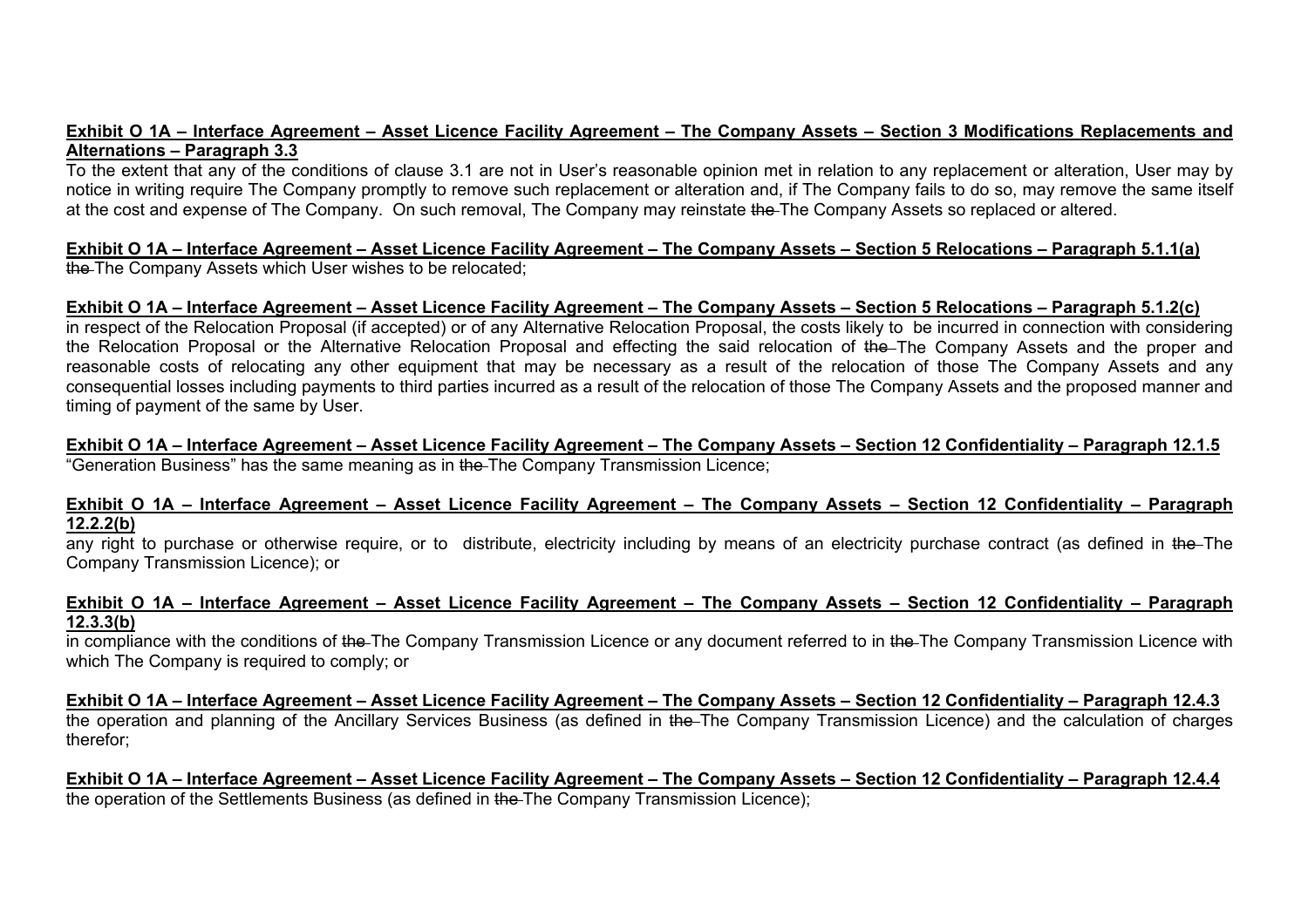# **Exhibit O 1A – Interface Agreement – Asset Licence Facility Agreement – The Company Assets – Section 14 Limitation of Liability – Paragraph 14.5.1**

the rights, powers, duties and obligations of either Party which are conferred or created by the Act, the Electricity Generating Licence, the The Company Transmission Licence or the Electricity Supply Regulations 1988 or any amendment or re-enactment thereof; or

# **Exhibit O 1B - Interface Agreement – Asset Licence Facility Agreement – Relevant Transmission Licensee Asset - Section 1 Definitions & Interpretation**

"Grid Code" the document or documents produced pursuant to standard condition C14 of the The Company Transmission Licence, as from time to time revised in accordance with the The Company Transmission Licence;

#### **Exhibit O 1B – Interface Agreement – Asset Licence Facility Agreement – Relevant Transmission Licensee Asset – Section 12 Confidentiality – Paragraph 12.2.2(b)**

any right to purchase or otherwise acquire, or to distribute, electricity including by means of an electricity purchase contract (as defined in the The Company Transmission Licence); or

# **Exhibit O 1B – Interface Agreement – Asset Licence Facility Agreement – Relevant Transmission Licensee Asset – Section 12 Confidentiality – Paragraph 12.5**

The Company and its subsidiaries may use all and any information or data supplied to or acquired by it from the RTL pursuant to Clause 12.3.3 in relation to this Agreement in performing its activities under the The Company Transmission Licence including for the following purposes:

# **Exhibit O 2A – Interface Arrangement – Asset Licence Facility Agreement – User Assets - Section 1 Definitions & Interpretation**

"the Grid Code" the document or documents produced pursuant to the The Company Transmission Licence, as from time to time revised in accordance with the The Company Transmission Licence;

# **Exhibit O 2A – Interface Arrangement – Asset Licence Facility Agreement – User Assets – Section 5 Relocations – Paragraph 5.1**

At any time and from time to time during the term of this Agreement, The Company may with the prior written consent of User (such consent not to be unreasonably withheld or delayed) require User to relocate any User Assets either to a different location on the The Company Land or to User's or a third party's land, such consent to be sought and given or refused in accordance with the following procedure:-

**Exhibit O 2A – Interface Arrangement – Asset Licence Facility Agreement – User Assets – Section 12 Confidentiality – Paragraph 12.2.2(b)** any right to purchase or otherwise require, or to distribute, electricity including by means of an electricity purchase contract (as defined in the The Company Transmission Licence); or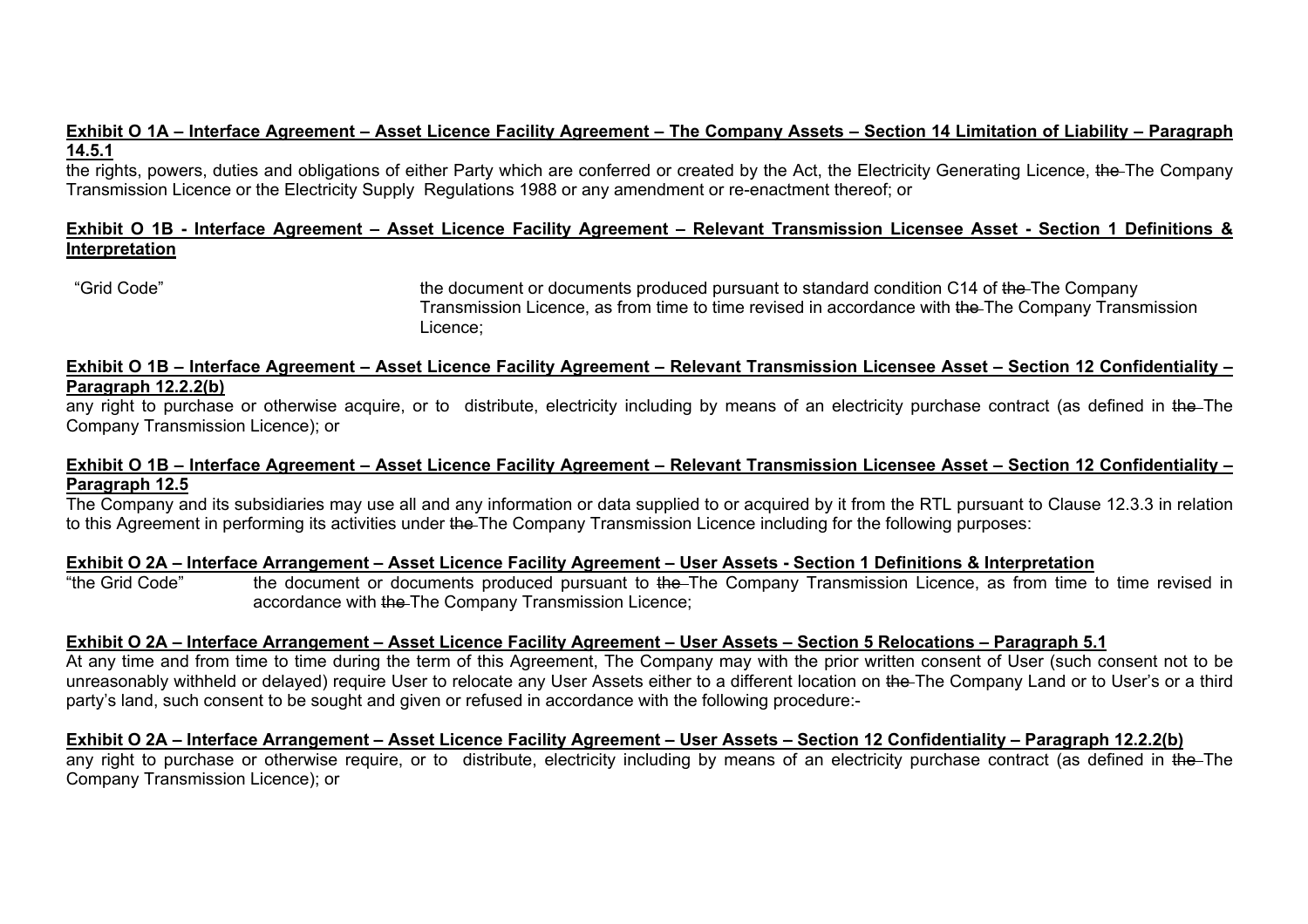# **Exhibit O 2A – Interface Arrangement – Asset Licence Facility Agreement – User Assets – Section 12 Confidentiality – Paragraph 12.3.3(b)**

in compliance with the conditions of the The Company Transmission Licence or any document referred to in the The Company Transmission Licence with which The Company is required to comply; or

**Exhibit O 2A – Interface Arrangement – Asset Licence Facility Agreement – User Assets – Section 12 Confidentiality – Paragraph 12.4.3** the operation and planning of the Ancillary Services Business (as defined in the The Company Transmission Licence) and the calculation of charges therefor;

**Exhibit O 2A – Interface Arrangement – Asset Licence Facility Agreement – User Assets – Section 12 Confidentiality – Paragraph 12.4.4** the operation of the Settlements Business (as defined in the The Company Transmission Licence);

# **Exhibit O 2A – Interface Arrangement – Asset Licence Facility Agreement – User Assets – Section 14 Limitation of Liability – Paragraph 14.5.1**

the rights, powers, duties and obligations of either Party which are conferred or created by the Act, the Electricity Generating Licence, the The Company Transmission Licence or the Electricity Supply Regulations 1988 or any amendment or re-enactment thereof; or

# **Exhibit O 2B – Interface Arrangement – Asset Licence Facility Agreement – User Assets – Section 1 Definitions & Interpretation**

"Grid Code" the document or documents produced pursuant to standard condition C14 of the The Company Transmission Licence, as from time to time revised in accordance with the The Company Transmission Licence;

**Exhibit O 2B – Interface Arrangement – Asset Licence Facility Agreement – User Assets – Section 12 Confidentiality – Paragraph 12.2.2(b)** any right to purchase or otherwise acquire, or to distribute, electricity including by means of an electricity purchase contract (as defined in the The Company Transmission Licence); or

# **Exhibit O 2B – Interface Arrangement – Asset Licence Facility Agreement – User Assets – Section 12 Confidentiality – Paragraph 12.5**

The Company and its subsidiaries may use all and any information or data supplied to or acquired by it from the RTL pursuant to Clause 12.3.3 in relation to this Agreement in performing its activities under the The Company Transmission Licence including for the following purposes: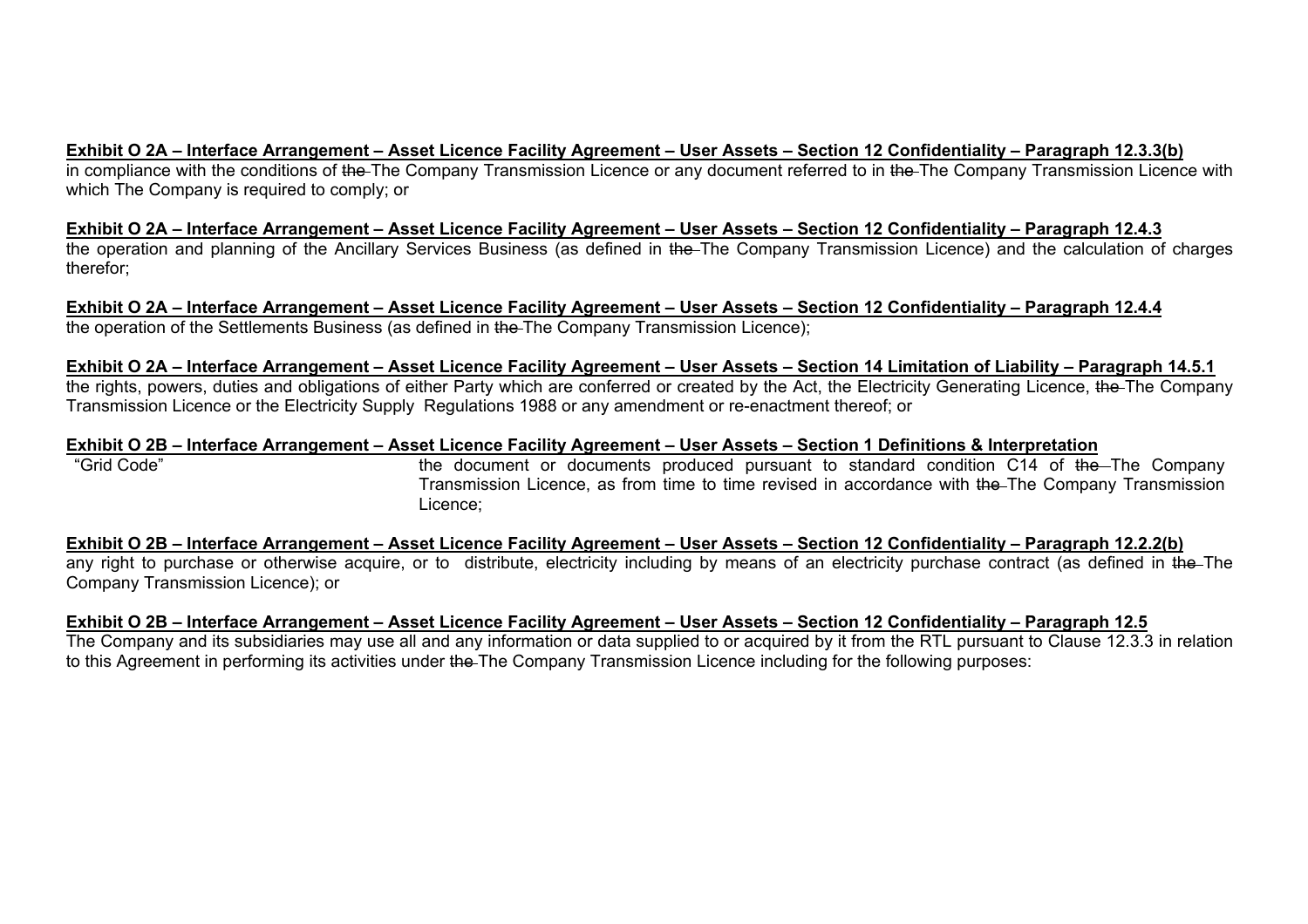#### **Exhibit Q - Guidance Notes – Point 5**

**The Company** shall charge the **Applicant**, and the **Applicant** shall pay to **The Company**, **The Company's Engineering Charges** in relation to the application. An advance will be charged by **The Company** in accordance with the **Charging Statements**. No application will be considered until such advance has been paid. The balance of the **The Company Engineering Charges** shall be notified and invoiced by **The Company** to **the Applicant** together with a breakdown of such charges and the **Applicant** shall pay the same within 28 days of the date of **The Company's** invoice. In the event that the advance and any other payments exceed the appropriate **The Company Engineering Charges** the excess shall be repaid forthwith to the **Applica**nt. If **The Company** does not make an **Offer** to the **Applicant** in accordance with Paragraph 1.5 of the **CUSC** otherwise than by reason of withdrawal of the application by the **Applicant**, **The Company** will return the charges to the **Applicant**.

#### **Exhibit Q - Guidance Notes – Point 14**

For most up to date contact details Applicants are advised to contact the The Company Website at www.nationalgrid.com/uk.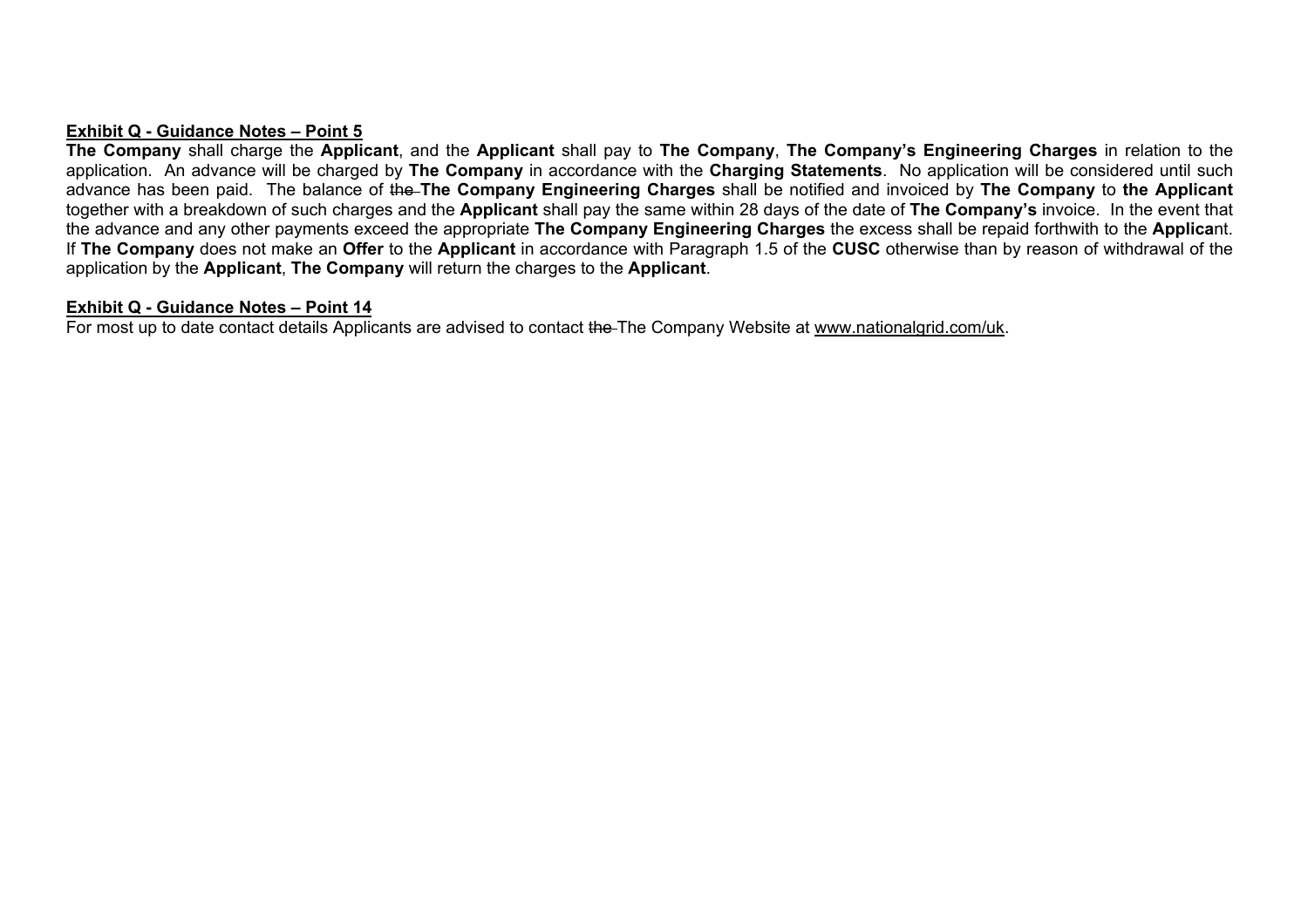# **Annex 2**

# **CAP114 - Amending Name and Address of National Grid**

Proposed Legal text to modify the CUSC

# **Schedule 2 – Exhibit 1**

Replace The National Grid Company plc with National Grid Electricity Transmission plc throughout the document.

# **Schedule 2 – Exhibit 1 – Page 3 (Point 1)**

THE NATIONAL GRID COMPANY plc National Grid Electricity Transmission plc a company registered in England with number 2366977 whose registered office is at National Grid House, Kirby Corner Road, Coventry CV4 8JY 1-3 Strand, London, WC2N 5EH ("**The Company**", which expression shall include its successors and/or permitted assigns); and

# **Schedule 2 – Exhibit 2**

Replace The National Grid Company plc with National Grid Electricity Transmission plc throughout the document.

# **Schedule 2 – Exhibit 2 – Page 3 (Point 1)**

THE NATIONAL GRID COMPANY plc National Grid Electricity Transmission plc a company registered in England with number 2366977 whose registered office is at National Grid House, Kirby Corner Road, Coventry CV4 8JY 1-3 Strand, London, WC2N 5EH ("**The Company**", which expression shall include its successors and/or permitted assigns); and

# **Schedule 2 – Exhibit 3**

Replace The National Grid Company plc with National Grid Electricity Transmission plc throughout the document.

# **Schedule 2 – Exhibit 2 – Page 4 (Point 1)**

THE NATIONAL GRID COMPANY plc National Grid Electricity Transmission plc a company registered in England with number 2366977 whose registered office is at National Grid House, Kirby Corner Road, Coventry CV4 8JY 1-3 Strand, London, WC2N 5EH ("**The Company**", which expression shall include its successors and/or permitted assigns); and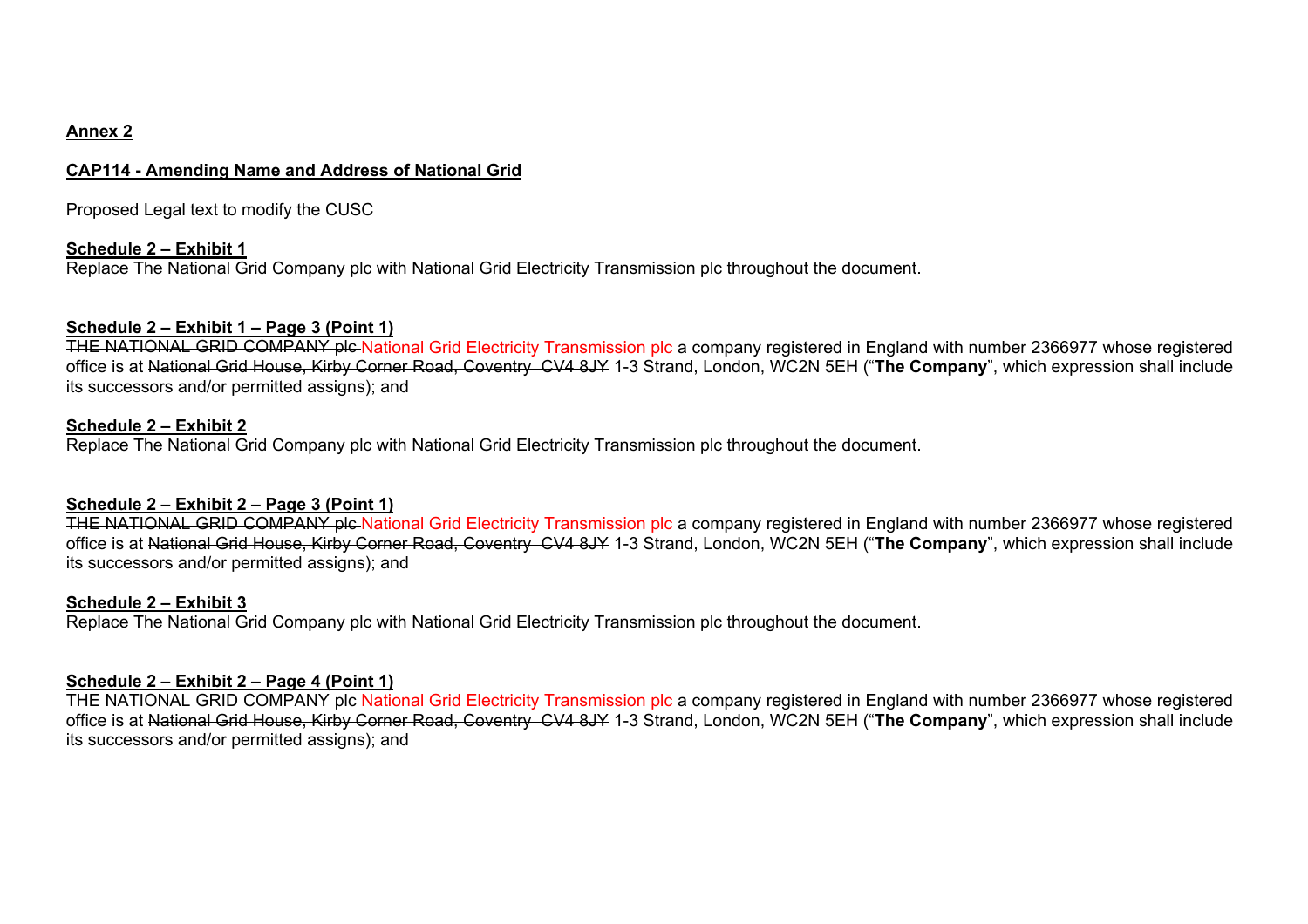#### **Schedule 2 – Exhibit 4**

Replace The National Grid Company plc with National Grid Electricity Transmission plc throughout the document.

# **Schedule 2 – Exhibit 2 – Page 4 (Point 1)**

THE NATIONAL GRID COMPANY plc National Grid Electricity Transmission plc a company registered in England with number 2366977 whose registered office is at National Grid House, Kirby Corner Road, Coventry CV4 8JY 1-3 Strand, London, WC2N 5EH ("**The Company**", which expression shall include its successors and/or permitted assigns); and

# **Schedule 2 – Exhibit 5**

Replace National Grid Company plc with National Grid Electricity Transmission plc throughout the document.

# **Exhibit A**

Replace The National Grid Company plc with National Grid Electricity Transmission plc throughout the document.

# **Exhibit A – Page 2 (Point 1)**

THE NATIONAL GRID COMPANY ple National Grid Electricity Transmission plc a company registered in England with number 2366977 whose registered office is at National Grid House, Kirby Corner Road, Coventry CV4 8JY 1-3 Strand, London, WC2N 5EH ("**The Company**", which expression shall include its successors and/or permitted assigns); and

# **Exhibit B**

Replace The National Grid Company plc with National Grid Electricity Transmission plc throughout the document.

# **Exhibit D**

Replace The National Grid Company plc with National Grid Electricity Transmission plc throughout the document.

# **Exhibit E**

Replace The National Grid Company plc with National Grid Electricity Transmission plc throughout the document.

# **Exhibit F**

Replace The National Grid Company plc with National Grid Electricity Transmission plc throughout the document.

# **Exhibit G**

Replace The National Grid Company plc with National Grid Electricity Transmission plc throughout the document.

# **Exhibit H**

Replace The National Grid Company plc with National Grid Electricity Transmission plc throughout the document.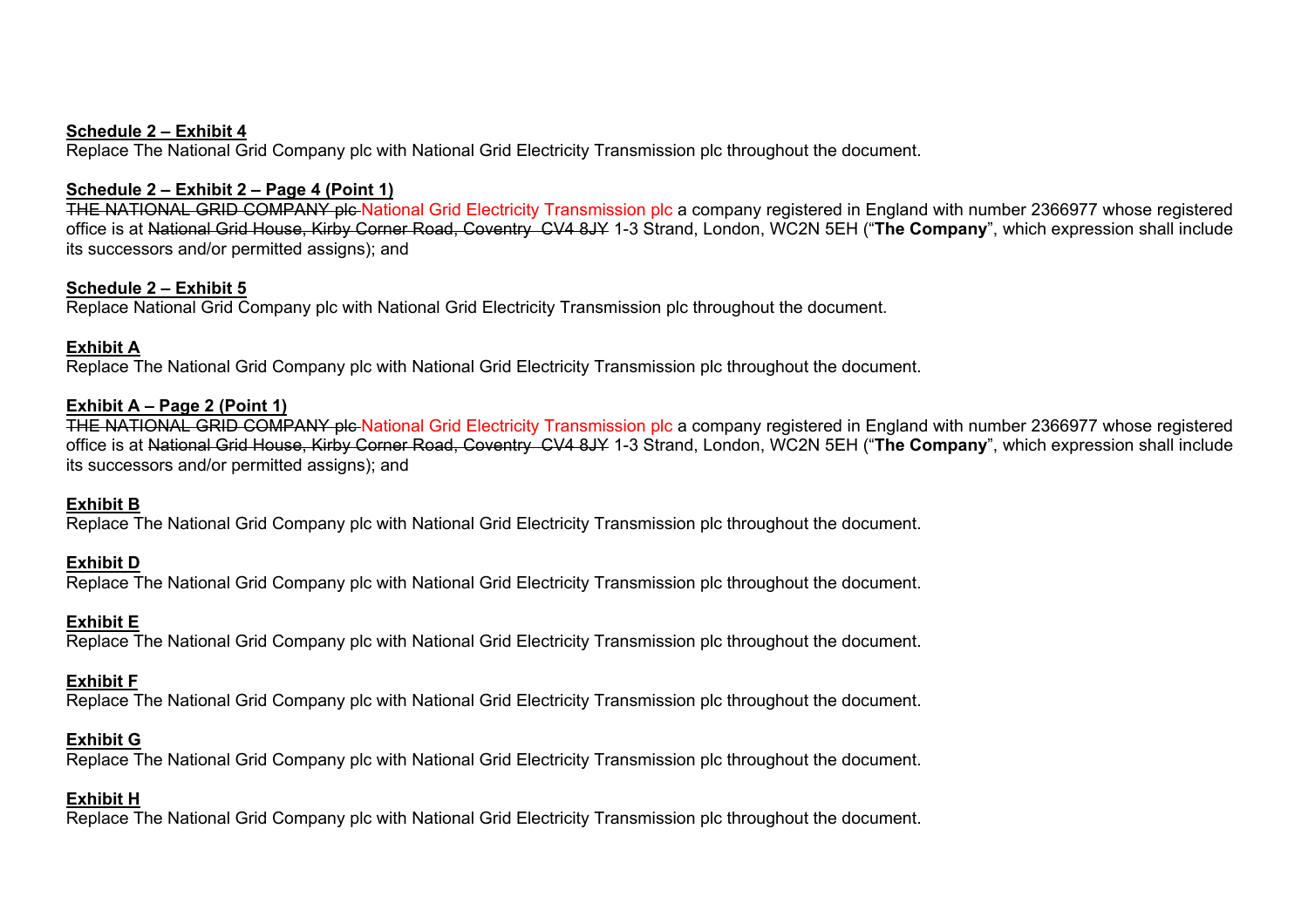# **Exhibit I**

Replace The National Grid Company plc with National Grid Electricity Transmission plc throughout the document.

# **Exhibit J**

Replace The National Grid Company plc with National Grid Electricity Transmission plc throughout the document.

# **Exhibit K**

Replace The National Grid Company plc with National Grid Electricity Transmission plc throughout the document.

# **Exhibit M**

Replace The National Grid Company plc with National Grid Electricity Transmission plc throughout the document.

# **Exhibit N**

Replace The National Grid Company plc with National Grid Electricity Transmission plc throughout the document.

# **Exhibit O 1A**

Replace The National Grid Company plc with National Grid Electricity Transmission plc throughout the document.

# **Exhibit O 1A – Page 6 (Point 2)**

THE NATIONAL GRID COMPANY plc National Grid Electricity Transmission plc a company registered in England with number 2366977 whose registered office is at National Grid House, Kirby Corner Road, Coventry CV4 8JY 1-3 Strand, London, WC2N 5EH ("**The Company**", which expression shall include its successors and/or permitted assigns); and

# **Exhibit O 1B - Interface Agreement – Asset Licence Facility Agreement – Relevant Transmission Licensee Asset - Section 1 Definitions & Interpretation**

"The Company" National Grid Electricity Transmission Company plc;

# **Exhibit O 2A**

Replace The National Grid Company plc with National Grid Electricity Transmission plc throughout the document.

# **Exhibit O 2A – Page 6 (Point 1)**

THE NATIONAL GRID COMPANY ple National Grid Electricity Transmission plc a company registered in England with number 2366977 whose registered office is at National Grid House, Kirby Corner Road, Coventry CV4 8JY 1-3 Strand, London, WC2N 5EH ("**The Company**", which expression shall include its successors and/or permitted assigns); and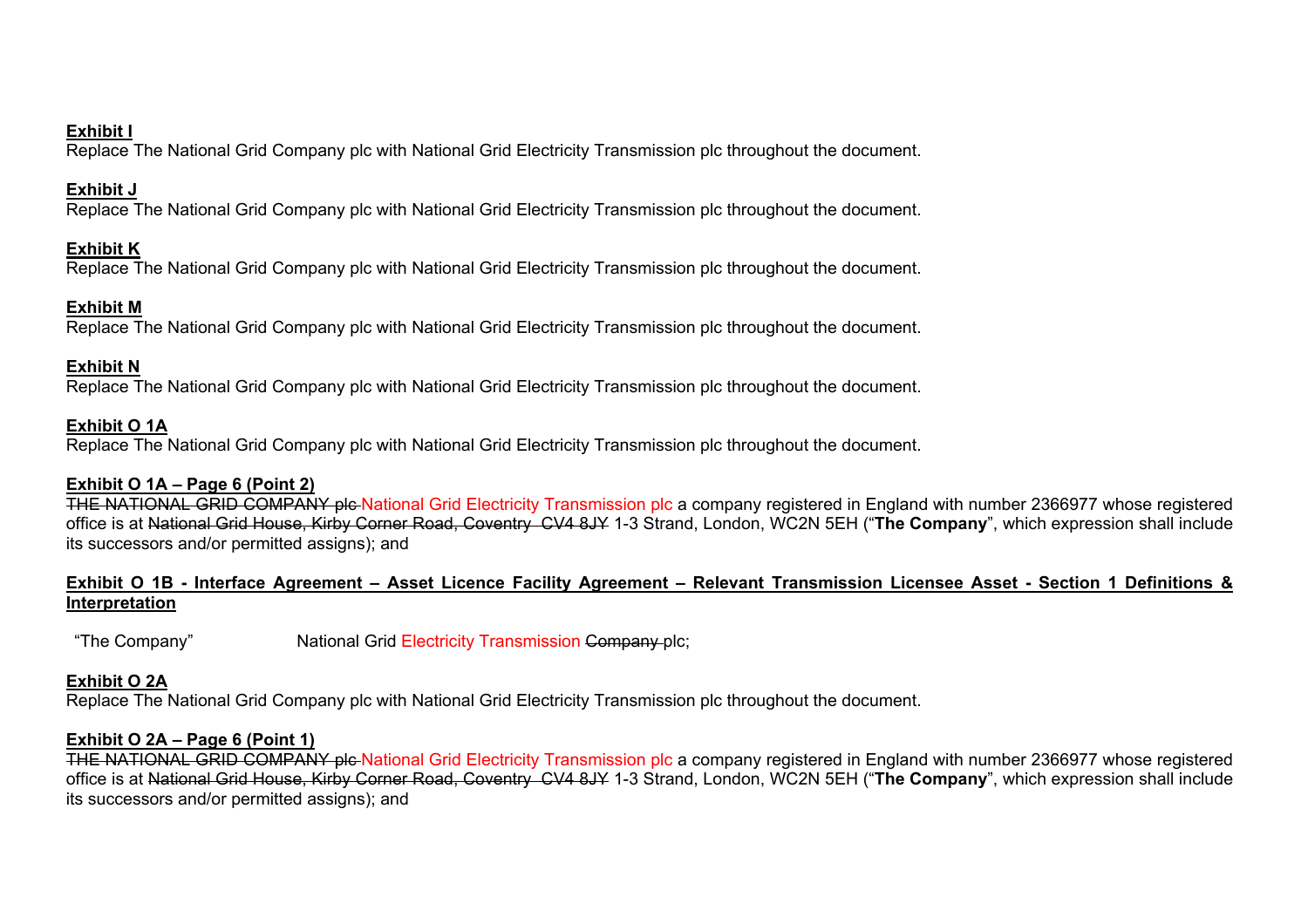# **Exhibit O 2B – Interface Arrangement – Asset Licence Facility Agreement – User Assets – Section 1 Definitions & Interpretation**

"The Company" National Grid Electricity Transmission Company plc;

#### **Exhibit P - Guidance Notes**

Replace National Grid Company plc with National Grid Electricity Transmission plc throughout the document.

#### **Exhibit Q - Guidance Notes**

Replace National Grid Company plc with National Grid Electricity Transmission plc throughout the document.

# **Exhibit R**

Replace National Grid Company plc with National Grid Electricity Transmission plc throughout the document.